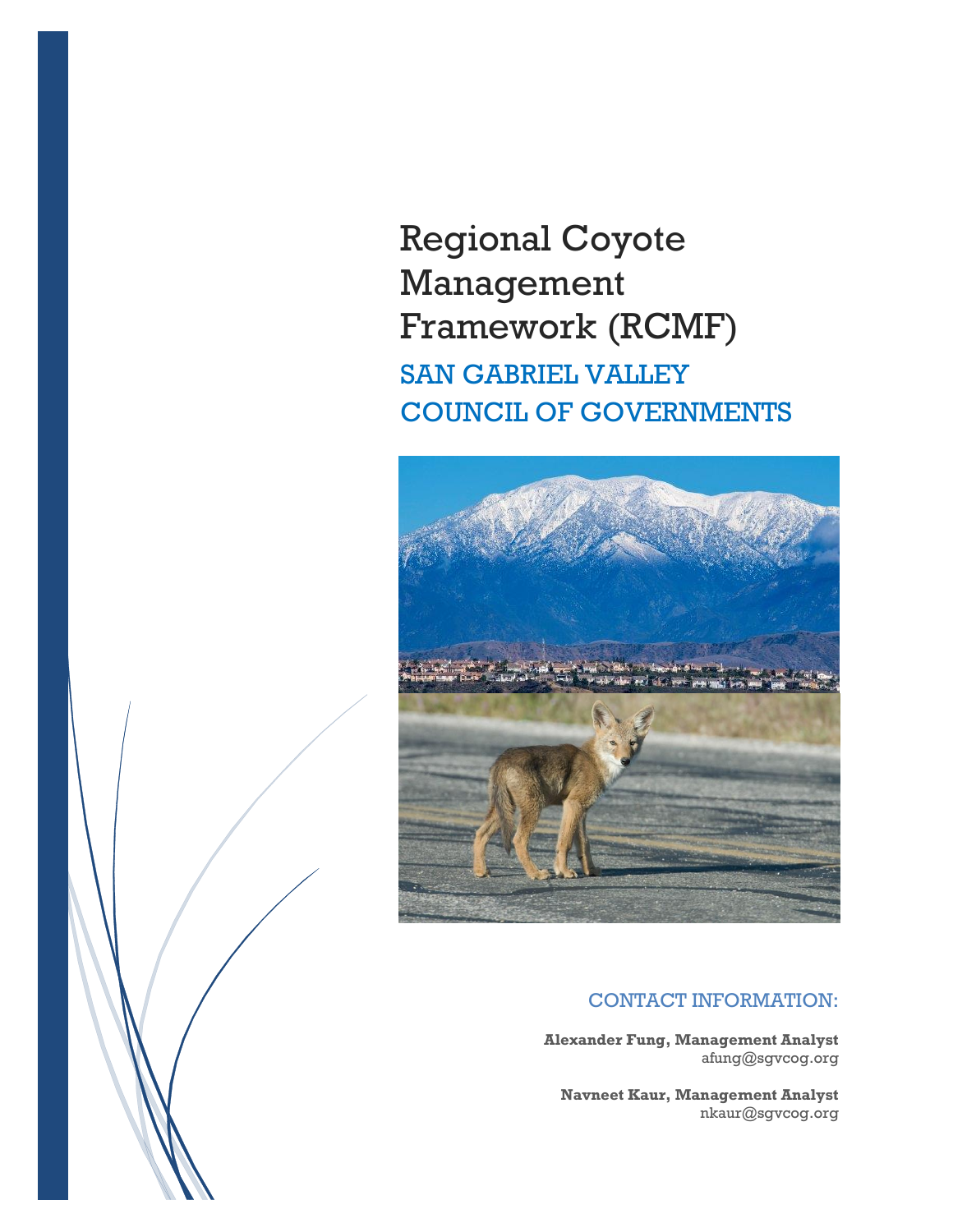#### **DISCLAIMER**

On Thursday, July 18, 2019, the SGVCOG Governing Board adopted the Regional Coyote Management Framework as a comprehensive regional coyote management model for all San Gabriel Valley cities. The strategies listed within this framework are based on balancing respect and protection of wildlife without compromising public safety. This document serves as a framework that individual cities can modify and adopt based on their needs and interests; however, languages of individual San Gabriel Valley cities' Coyote Management Plans should generally be consistent with this document if possible.

#### **ACKNOWLEDGEMENTS**

The San Gabriel Valley Council of Governments owes a debt of gratitude to the many agencies, entities, experts, and individuals who helped transform this project from an idea to a reality. We appreciate all of the support we have received from the California Department of Fish and Wildlife, the County of Los Angeles, the Office of Assemblymember Ed Chau, the University of California Agriculture and Natural Resources, the San Gabriel Valley Humane Society, the Pasadena Humane Society, and the Inland Valley Humane Society, as well as the generous support from the Cities of Arcadia, Bradbury, Covina, Rosemead, and San Marino. Furthermore, we would like to thank the following municipalities for serving on the SGVCOG Coyote Management Task Force and providing feedback on the development of this document:

> City of Alhambra City of Arcadia City of Bradbury City of Covina City of Diamond Bar City of Industry City of Irwindale City of La Cañada Flintridge City of Monrovia City of Monterey Park City of Rosemead City of San Dimas City of San Gabriel City of San Marino City of South El Monte City of South Pasadena City of Temple City City of Walnut County of Los Angeles State of California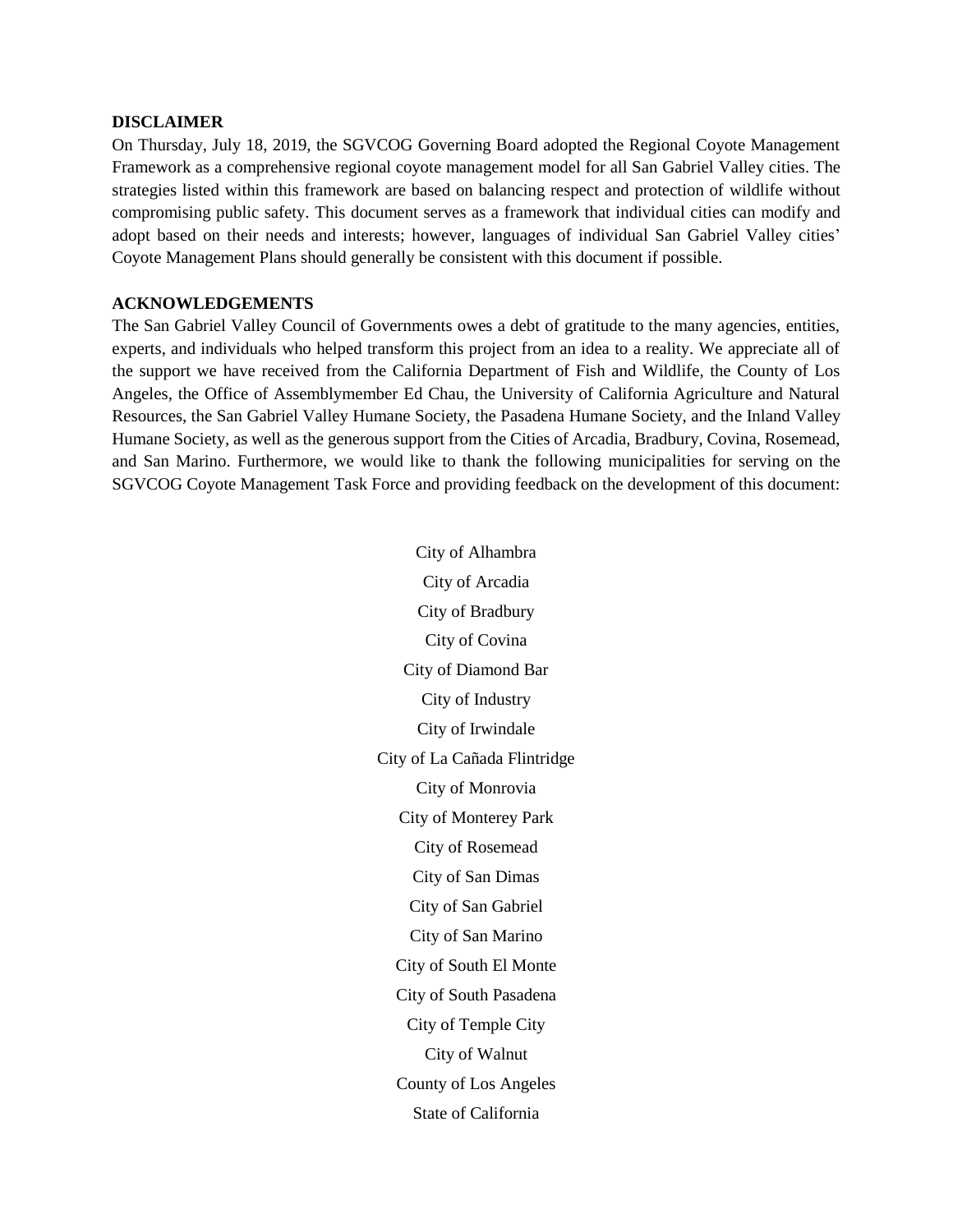#### **SECTION 1: INTRODUCTION**

The goal of the **San Gabriel Valley Regional Coyote Management Framework (RCMF)** is to discourage the habituation of coyotes in an urban environment by using education, behavior modification, and a robust human/coyote reporting and responding system. The recommended actions in this RCMF are designed to increase communities' knowledge and understanding of how coyotes behave and to make clear how such behavior can be managed or reduced to eliminate human conflicts with coyotes. The ultimate goal of coyote behavior modification is to encourage the natural relocation of coyotes to their native environment.

The overall intent of this framework is to provide guidance for dealing with coyotes in the San Gabriel Valley region. This framework has also been modeled after plans that were successfully utilized by other municipalities in Southern California. This RCMF does not supersede federal, state, county, and city regulations and policies. Additionally, this framework does not apply to San Gabriel Valley residents, businesses, or homeowner associations in pursuit of their legal rights in dealing with coyotes.

As recommended by the California Department of Fish and Wildlife (CDFW), the RCMF is guided by the following principles:

- Human safety is a priority in managing human-coyote interactions.
- Coyotes serve an important role in San Gabriel Valley's ecosystems by helping to control rodent populations.
- Preventive practices are crucial to minimizing potential interactions and encounters with coyotes.
- Solutions for coyote conflicts must address both problematic coyote behaviors and the human behaviors that invite them.
- Non-selective coyote removal programs are ineffective for reducing coyote population sizes or preventing human-coyote conflicts in the long run.
- Regionwide programs that involve residents can improve coexistence among humans, coyotes, and pets.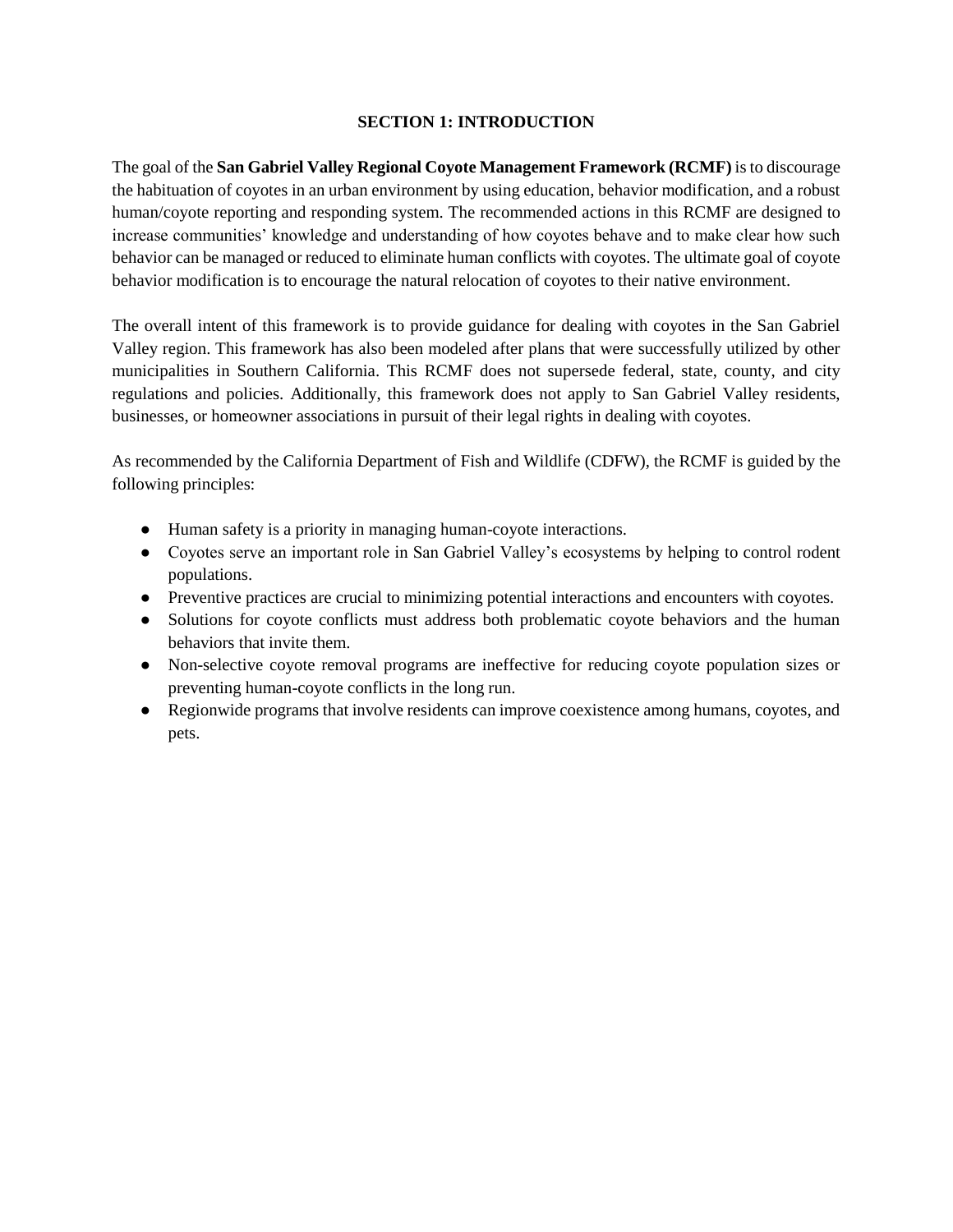#### **SECTION 2: COYOTE MANAGEMENT STRATEGY**

The strategy for managing coyotes is based on balancing respect and protection of wildlife without compromising public safety. The main strategy is a multi-focused approach consisting of public education, enforcement, and reporting.

#### *PUBLIC EDUCATION*

Coyote awareness education is critical for residents to make informed decisions regarding their safety, properties, and pets by decreasing attractants, reshaping coyote behavior, and creating reasonable expectations of normal coyote behavior. Dissemination of information to residents, businesses, and schools will be accomplished through the use of the cities' websites, newsletters, social media, press releases, town halls, community meetings, coyote management workshops, and other direct and indirect public outreach campaigns.

Learning how to properly and effectively respond to a coyote encounter empowers residents and supports reshaping undesired coyote behavior. The public should understand what normal coyote behavior is when living in close proximity with coyotes. For example, vocalization (coyote calls) is a normal and acceptable behavior that does not indicate aggression.

It is recommended for cities and member agencies to host town hall meetings, trainings, and provide youth education workshops in communities with high human-coyote interactions. Cities are also encouraged to mail information regarding coyotes to educate the residents and households residing in areas with high coyote sightings. Mailers and social media postings should be offered in English and other languages that are widely spoken by local residents.

#### *ENFORCEMENT*

The act of feeding wildlife is known to lead to an increase in wildlife activity. Feeding can attract coyotes and their prey to an area leading to an increased likelihood of creating habituated coyotes and resulting in increases in coyote-human interactions. California law prohibits feeding wildlife, including coyotes. SGVCOG recommends all member agencies to strictly enforce the State law pertaining to this activity. Cities and counties should adopt ordinances that discourage the intentional or unintentional feeding of wildlife. Please see Appendix A for the draft of a sample ordinance from the City of Davis, California.

#### *REPORTING*

A five-tier safety response plan has been developed by the SGVCOG to provide a mechanism for identifying and classifying different levels of human-coyote interactions for member agencies. This response plan serves as a regional approach to identify different types of coyote behaviors. However, cities are encouraged to adapt and adjust SGVCOG's response plan or develop a plan that is more suitable to the individual cities' needs; however, levels of coyote behavior and response actions should be consistent with SGVCOG's response plan. It is also important to note that several SGVCOG member agencies already have their own response plans in place. For the cities' reference, Appendix B showcases a list of SGVCOG's member agencies with adopted coyote management plans. Additionally, Appendix C showcases the SGVCOG's five-tier response system, City of West Covina's adopted four-tier colored response system, and City of San Gabriel's adopted coyote behavior classification system.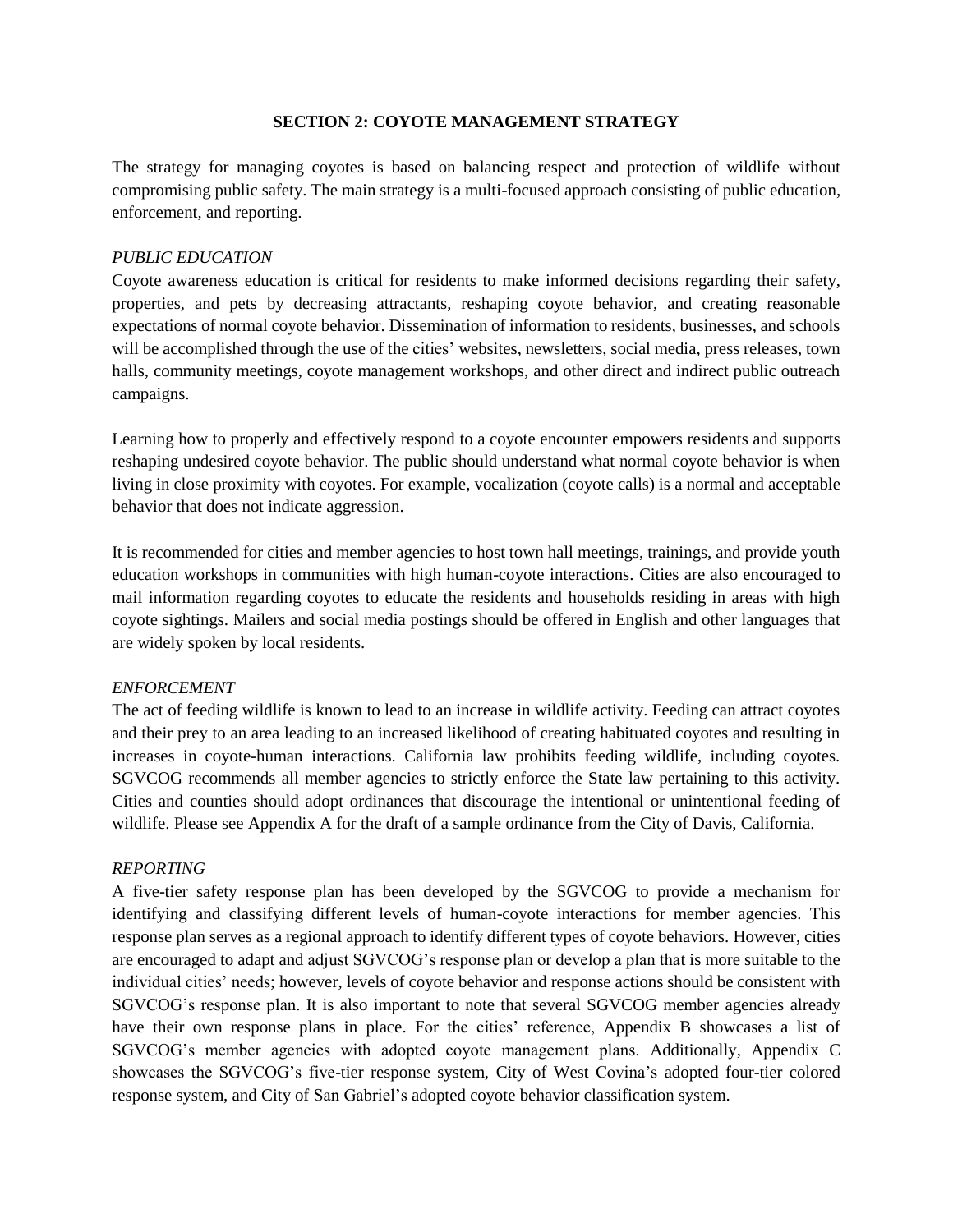#### **SECTION 3: COYOTE ATTRACTANTS**

While attacks on humans are extremely rare, urban landscape development, intentional and unintentional feeding, pet-related incidents, and media attention have led some residents to fear coyotes. It is important to note that attacks on free-roaming and unattended small pets are normal coyote behavior and do not necessarily indicate a danger for humans. Coyotes usually become habituated when they learn and associate people and/or neighborhoods with sources of food.

Residents may reinforce this behavior by acting inappropriately when they see a coyote. Steps must be taken to address safety concerns and misconceptions and to ensure appropriate responses to potential threats to human safety. It is important to keep in mind that coyotes have been in and around the San Gabriel Valley and other parts of Southern California since thousands of years ago.

#### **Coyotes are drawn to urban and suburban areas for the following reasons:**

*FOOD* – Urban areas provide a bounty of natural food choices for coyotes that primarily eat rodents. However, coyotes can be further attracted into suburban neighborhoods by human-associated food, such as pet food, unsecured compost or trash, and fallen fruit in parks and yards. Intentional and unintentional feeding can lead coyotes to associate humans with sources of food, which can result in negative and aggressive interactions among coyotes, people, and pets.

To reduce food attractants in urban and suburban area, residents should be educated to:

- Never hand-feed or otherwise deliberately feed a coyote.
- Avoid feeding pets outside and remove sources of pet food and water in outdoor settings. If feeding pets outside is necessary, remove the feeding bowl and any leftover food promptly.
- Never compost any meat or dairy products unless the compost is fully secured.
- Maintain good housekeeping, such as regularly raking areas around bird feeders, to help discourage coyote activity near residences.
- Remove fallen fruit from the ground.
- Keep trash in high-quality containers with tight-fitting lids.
- Only place trash bins curbside during the morning of trash collection. If left out overnight, trash bins are more likely to be tipped over and broken into by coyotes. If necessary, purchase secured trash containers.
- Seal food waste, such as meat scraps or leftover pet food, before discarding the waste into trash bins.

*WATER* – Urban areas provide a year-round supply of water in the form of stormwater impoundments and channels, artificial lakes, irrigation, swimming pools, and pet water dishes, which support both coyotes and their prey. In dry conditions, water can be as alluring as food. Residents should remove outdoor water bowls/cans and secure fountains, pools, and jacuzzis.

*SHELTER* – Parks, greenbelts, open spaces, sumps, golf courses, buildings, sheds, decks, and crawl spaces increase the amount and variability of cover for coyotes. They allow coyotes to safely and easily remain close to residents, pets, homes, and businesses without detection. Coyotes may take advantage of available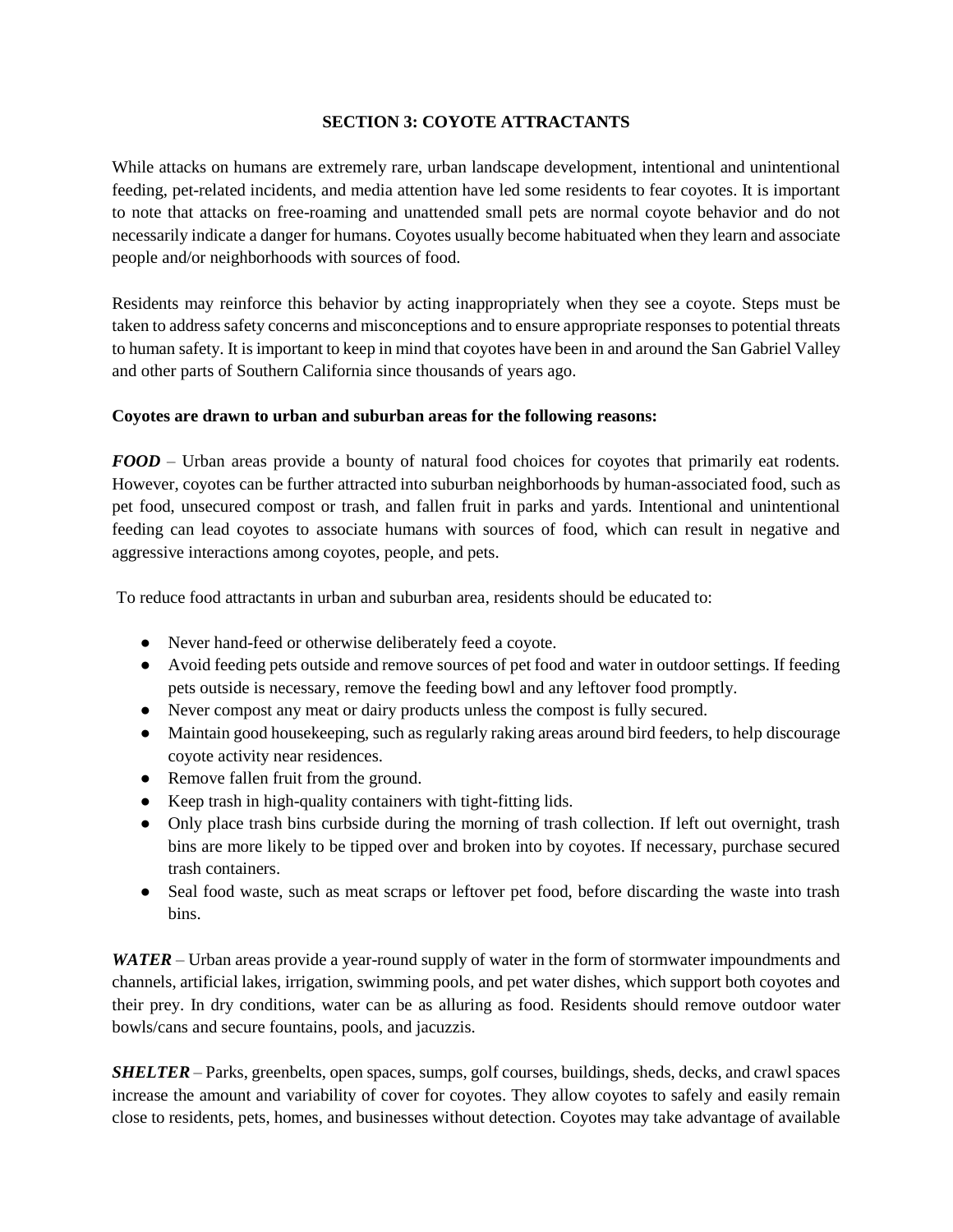spaces under sheds or decks for use as a den, thereby bringing them into close contact with residents and pets.

*UNATTENDED PETS* – Coyotes primarily eat small mammals, such as mice and rats; however, they will also prey on slightly larger mammals such as rabbits and groundhogs. Animals that are approximately the same size as a groundhog or rabbit, especially unattended outdoor cats and small dogs, may attract coyotes into neighborhoods.

- The best way to minimize risk to pets from coyotes (and the other dangers of outdoor life such as cars, disease, and other wildlife) is to keep small pets indoors, only let them outside in a secured enclosure, or when they are accompanied by a person and under the control of a leash and harness that is less than six feet long.
- It is important to either keep dogs on a leash that is six feet long or shorter when outdoors or to stay within six feet of them when outside. Coyotes may view a dog on a leash longer than six feet as an unattended pet. Attacks on free-roaming small cats or dogs are normal coyote behavior and do not indicate a danger for humans. A free-roaming pet is considered as an unattended domestic pet outside of its enclosed yard or area.
- Although attacks on larger dogs are rare, coyotes may often attack a large dog when they feel that their territory is threatened. This generally occurs during the coyote breeding season, which takes place from January through March. During this time, it is especially important to not leave dogs outside unattended and to keep them on leashes (six feet long or less) when in public areas.

*FERAL CATS* – While residents who feed feral cats are often concerned that coyotes might prey on the cats, the act of feeding feral cats may cause more harm than good, as coyotes often frequent these locations. Resident should not feed feral cats to avoid attracting coyotes into their neighborhoods. Although it can be difficult for residents to protect feral cats from coyotes, the following tips can be helpful:

- Do not feed feral cats.
- If feral cats frequent your neighborhood, please contact your local Animal Services agency.
- Haze coyotes seen near feral cat locations. Making coyotes feel uncomfortable will encourage them to stay out of the area. See Appendix D for a list of effective hazing strategies.

Other domestic animals kept outside, such as rabbits and chickens, may also be viewed as prey by coyotes. Protect outdoor animals from coyotes and other predators with protective fencing and sturdy cages.

Residents are encouraged to use the Yard Audit Checklist (Appendix E) as a tool to help recognize and remove attractants in their yards and neighborhoods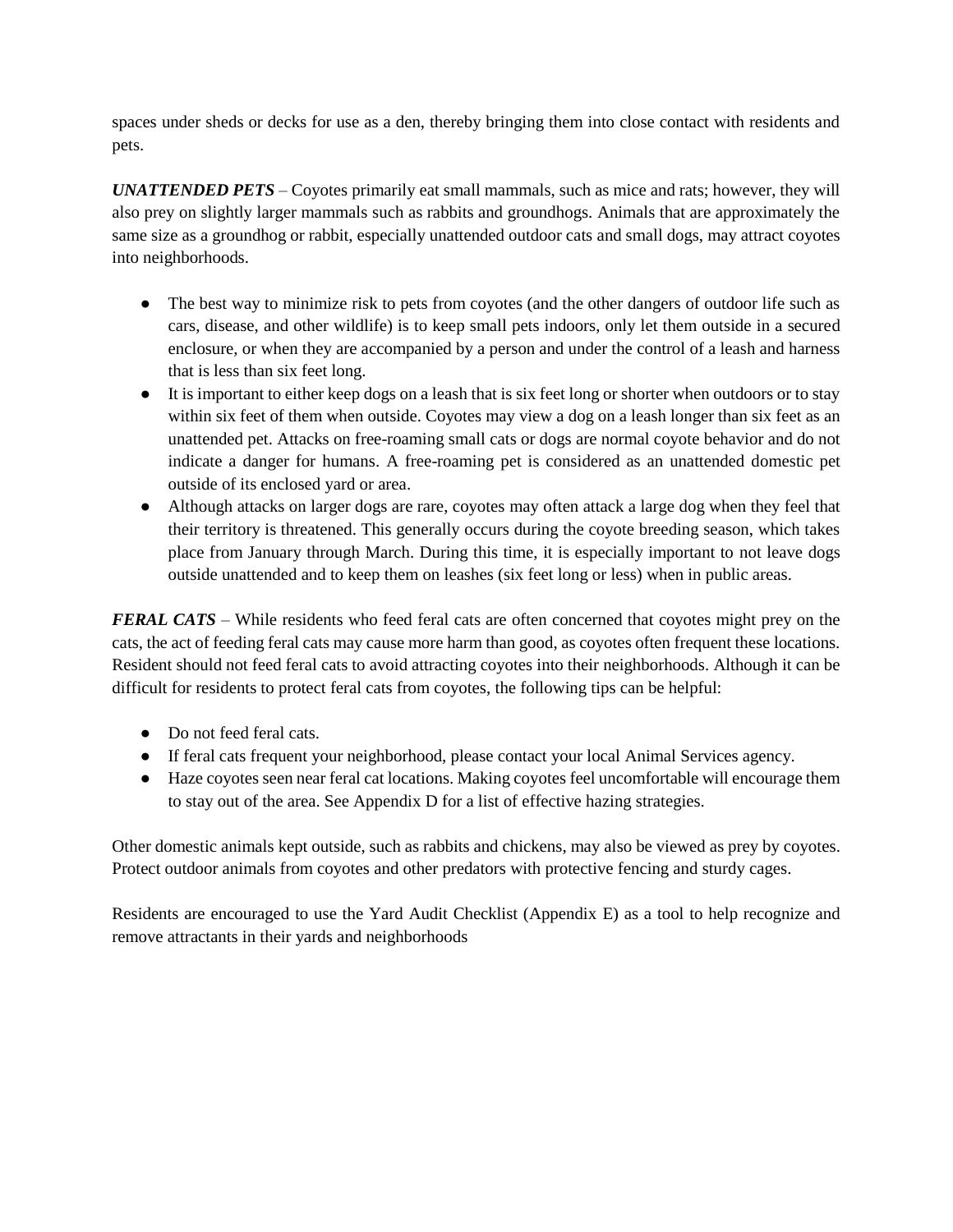#### **SECTION 4: HAZING AND BEHAVIOR CHANGE**

Some coyotes have become too comfortable in the close proximity of residents. To safely coexist, residents must modify their behavior to shape coyote behavior. Habituated coyote behavior needs to be reshaped to encourage coyotes to avoid contact with residents and pets.

Hazing, also known as "fear conditioning" or "scaring," is the process that facilitates this change and is, by necessity, a community response to negative encounters with coyotes. The more an individual animal is hazed, the more effective hazing is in changing coyote behavior.

Hazing employs immediate use of deterrents to move an animal out of an area or discourage an undesirable behavior or activity. Deterrents include loud noises, spraying water, bright lights, throwing objects, waving arms, and shouting. Hazing can help maintain a coyote's fear of humans and discourage them from neighborhoods, such as backyards and play areas.

Hazing is not intended to harm or damage animals, humans or property, but to change the coyote's behavior. A coyote, similar to a dog, will not know that the behavior it is engaging in is unwanted unless some type of message is sent and reinforced repeatedly. Behavioral change also involves human activities such as identifying and removing attractants and protecting pets responsibly. If a human sees a coyote in an urban area and does not respond in any way, a message opposite of hazing is conveyed to the coyote. Please see Appendix D for a list of effective hazing strategies.

#### *GOALS OF HAZING*

It is not economically and ecologically efficient to eradicate coyotes from the urban ecosystem. Hazing is part of a long-term plan to create safe and acceptable living situations, increase understanding of coyote behavior and reduce conflict between coyotes and people. Goals of hazing include:

- 1. To reshape coyote behavior to avoid human contact in an urban setting. Human behavior can shape animal behavior, in either a negative or positive manner. People living in close proximity to coyotes can remove coyote attractants, identify potentially dangerous situations for their pets and themselves, and respond in a manner designed to change coyote behavior.
- 2. To provide residents information and tools to actively engage in reshaping coyote behavior and to support feeling safe in their parks and neighborhoods. This can be accomplished by teaching residents effective and appropriate hazing techniques.
- 3. To model hazing behavior and share accurate information about coyotes among other residents, friends, and family.
- 4. Monitor hazing to assess its effectiveness and determine if further action or more aggressive hazing is needed.
- 5. Develop long-term community-based hazing programs.

# *TRAINING PROGRAM*

SGVCOG encourages member agencies to partner with experts from CDFW, local Humane Society and/or Animal Services organizations, the County of Los Angeles, and/or other relevant external stakeholders to empower residents with methods to safely co-exist with wildlife. Specific to human-coyote conflicts, the workshops should include basic training on species-specific ecology and behavior, strategies to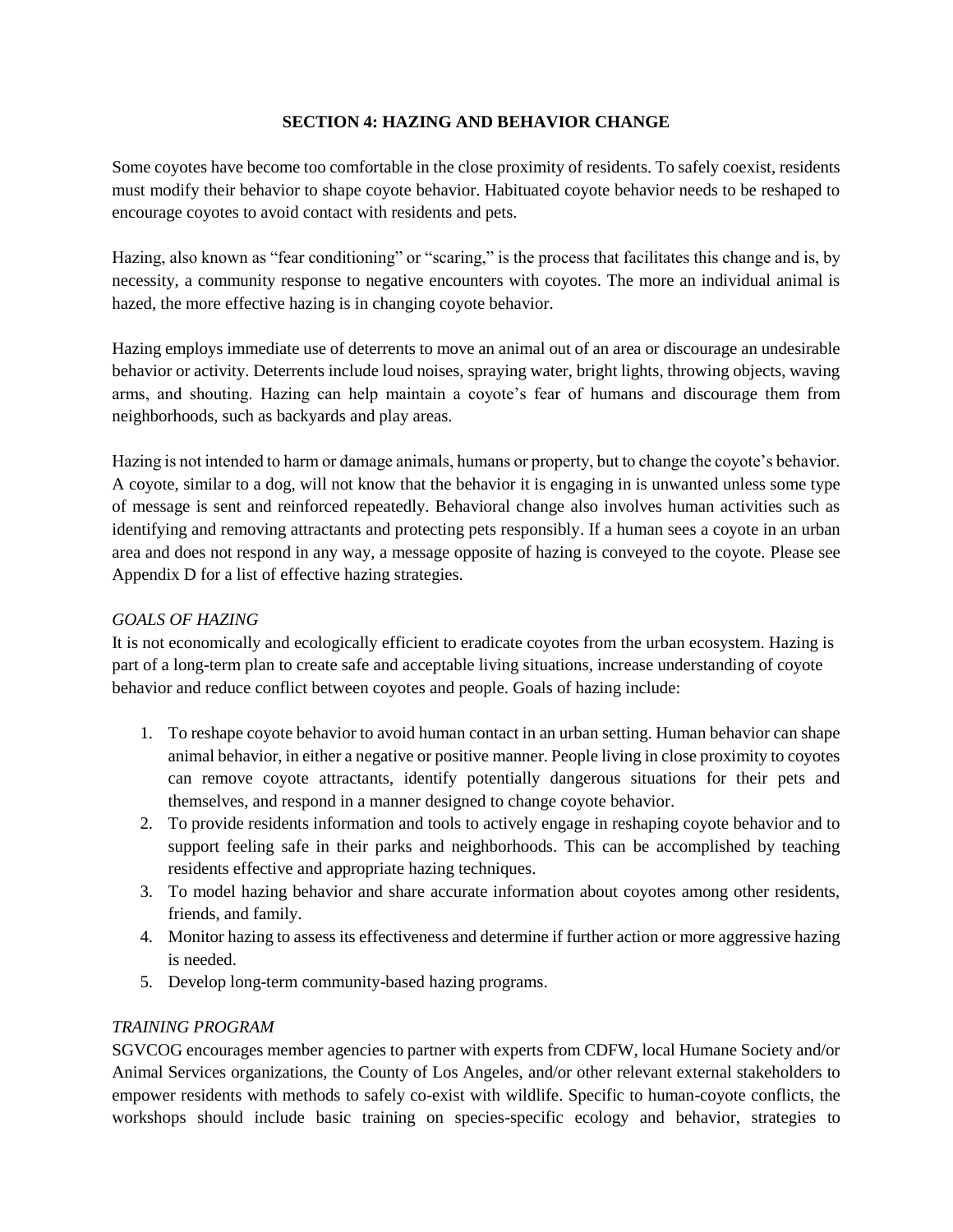reduce/eliminate potential human-coyote conflicts, and appropriate conflict and management techniques (e.g. hazing).

Topics may include:

- Basic coyote information;
- Normal/healthy vs. abnormal/unhealthy coyote behavior;
- Seasonal behavior changes;
- Appropriate responses when encountering wildlife, especially coyotes;
- Human health, public, and pet safety tips and concerns;
- Coyote attractants;
- Methods to reduce/eliminate access to attractants (e.g. exclusion, deterrence); or,
- Effective coyote hazing methods.

Additionally, Cities and counties should also promote CDFW's Wildlife Watch Program. This program is a multi-agency partnership initiative that provides support and training to local governments and community groups to help them design and implement their own nuisance wildlife action plans. More information regarding the Wildlife Watch Program can be found on [https://www.wildlife.ca.gov/wildlife](https://www.wildlife.ca.gov/wildlife-watch)[watch.](https://www.wildlife.ca.gov/wildlife-watch)

Individuals and groups that are interested in participating in a hazing training program can contact their local Humane Society for a list of upcoming sessions:

- Pasadena Humane Society: (626) 792-7151
- Inland Valley Humane Society: (909) 623-9777
- San Gabriel Valley Humane Society: (626) 286-1159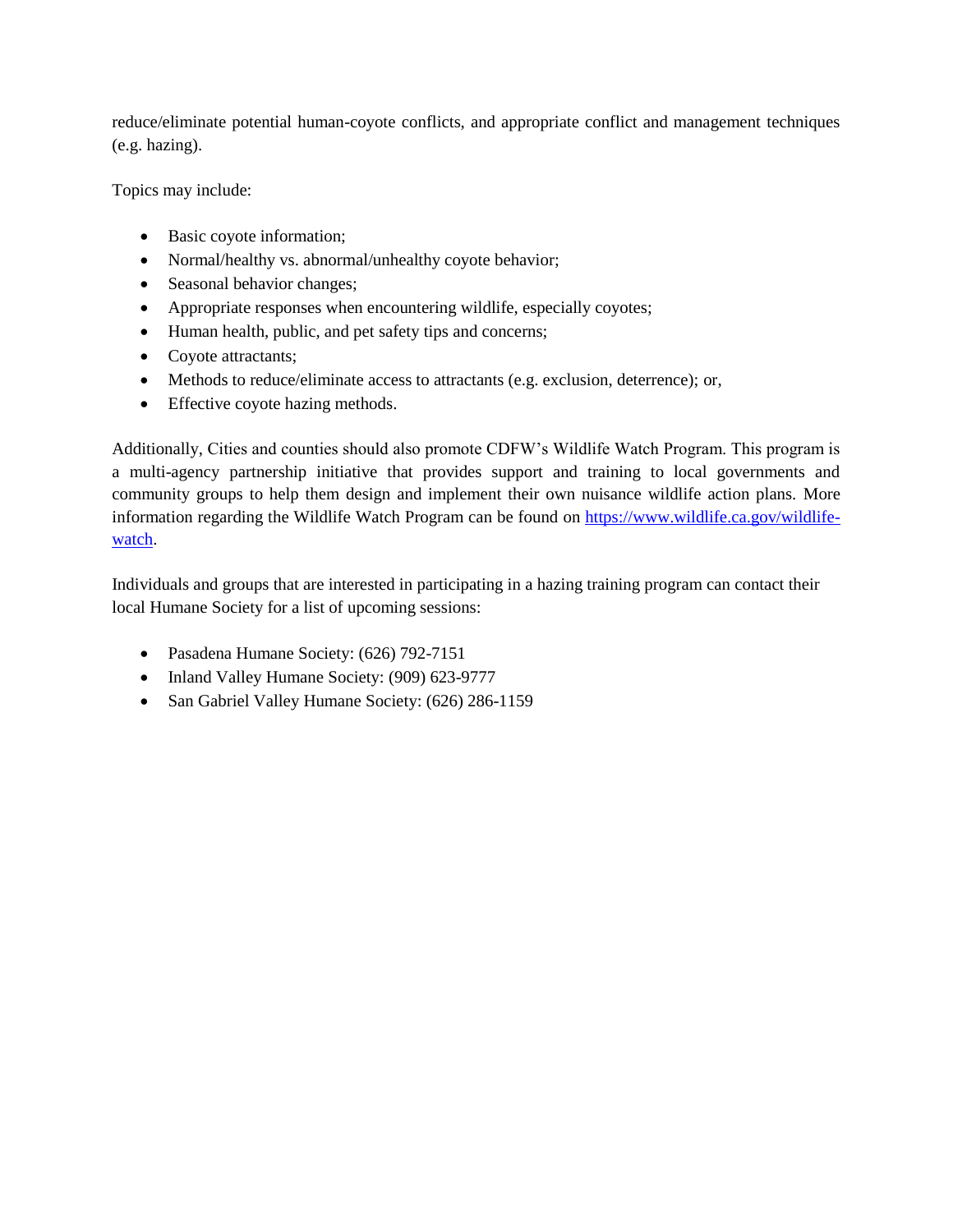#### **SECTION 5: ENFORCEMENT**

The act of feeding wildlife can attract coyotes and their prey to an area, leading to an increased likelihood of creating habituated coyotes and increased coyote-human interactions. California law prohibits feeding wildlife and local police departments will strictly enforce applicable state statutes pertaining to this activity. Cities and counties are encouraged to adopt ordinances that further discourage residents from feeding wildlife. Please see Appendix A for a sample draft ordinance from the City of Davis, California.

The following are some of the applicable regulations that may be utilized as enforcement tools to discourage coyotes from proliferating in urbanized San Gabriel Valley:

# **CALIFORNIA CODE OF REGULATIONS TITLE 14. SECTION 251.1. HARASSMENT OF ANIMALS**

Except as otherwise authorized in these regulations or in the Fish and Game Code, no person shall harass, herd, or drive any game nongame bird or mammal or furbearing mammal. For the purposes of this section, harass is defined as an intentional act which disrupts an animal's normal behavior patterns, which includes, but is not limited to, breeding, feeding, or sheltering.

# **LOS ANGELES COUNTY CODE TITLE 10. SECTION 10.84.010. PROVIDING FOOD FOR CERTAIN RODENTS OR PREDATOR ANIMALS PROHIBITED**

It is unlawful to feed a nondomesticated rodent or nondomesticated mammalian predator as defined in this section, unless:

- The person is the owner of the animal and the animal is kept in accordance with the requirements of the State Department of Fish and Wildlife; or
- After notifying the responsible agency to pick up the animal, the person provides food to a trapped or injured animal.

For purposes of this chapter:

- 1. "Rodent" includes ground squirrels;
- 2. "Mammalian predators" include coyotes, raccoons, foxes, and opossums.

A violation of this section is a misdemeanor.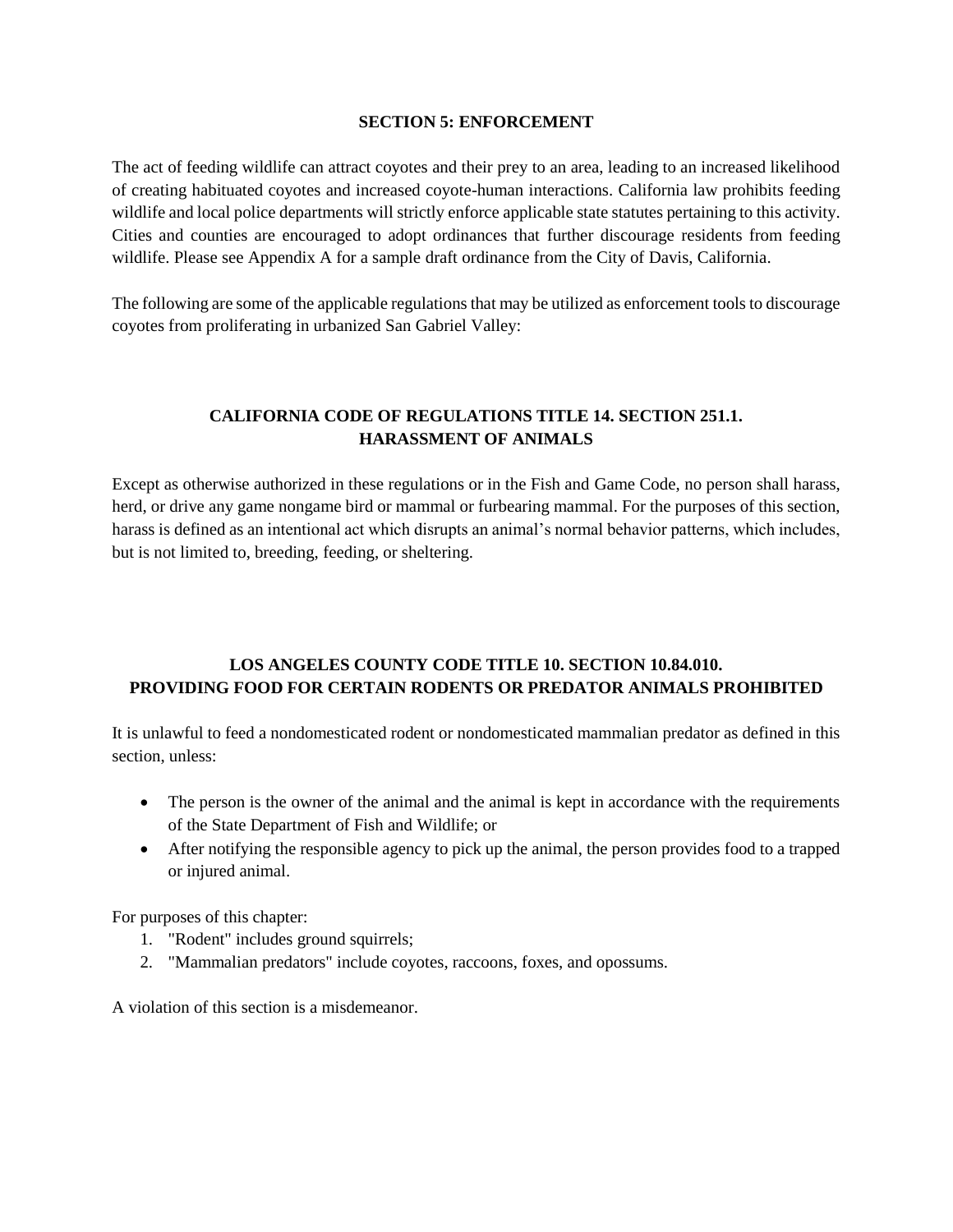# **SECTION 6: SAFETY RESPONSE PLAN**

A tiered response plan identifies and classifies levels of human and coyote interactions. SGVCOG recommends member agencies to adopt the 5-tier coyote response plan that is showcased below and in Appendix C.

| <b>COYOTE BEHAVIOR</b>                                                          | <b>RESPONSE LEVEL</b> | <b>RESPONSES</b>                                                                                                                                                                                                                                          |
|---------------------------------------------------------------------------------|-----------------------|-----------------------------------------------------------------------------------------------------------------------------------------------------------------------------------------------------------------------------------------------------------|
| Coyote heard or seen moving in<br>public area                                   | $\mathbf{1}$          | Sighting report will be reviewed, and if<br>appropriate, a response will be provided by e-<br>mail or phone. The City would direct<br>residents to available resources on normal<br>coyote behavior.                                                      |
| Coyote seen resting in public<br>area                                           | 1                     | Sighting report will be reviewed, and if<br>appropriate, a response will be provided by e-<br>mail or phone. The City would direct<br>residents to available resources on normal<br>coyote behavior.                                                      |
| Coyote seen resting in public<br>area with humans present                       | $\mathfrak{D}$        | The City provides resources for the resident<br>to be educated on hazing techniques and<br>what-to-do tips. Additionally, the City would<br>encourage the respective municipality to<br>work with the local community to eliminate<br>coyote attractants. |
| Coyote entering a yard to a<br>home with or without pets<br>present             | $\overline{2}$        | The City provides information for the<br>household to be educated on coyote<br>yard<br>audit<br>implementation,<br>attractants,<br>human-coyote conflict mitigation, hazing<br>techniques, and/or pet safety information (if<br>applicable).              |
| Coyote entering a yard and<br>injuring or killing attended or<br>unattended pet | 3                     | The City gathers information on specific<br>animal involved, report on circumstances,<br>and provide information for the household to<br>be educated on coyote attractants, yard and<br>neighborhood<br>audits,<br>and<br>pet<br>safety<br>information.   |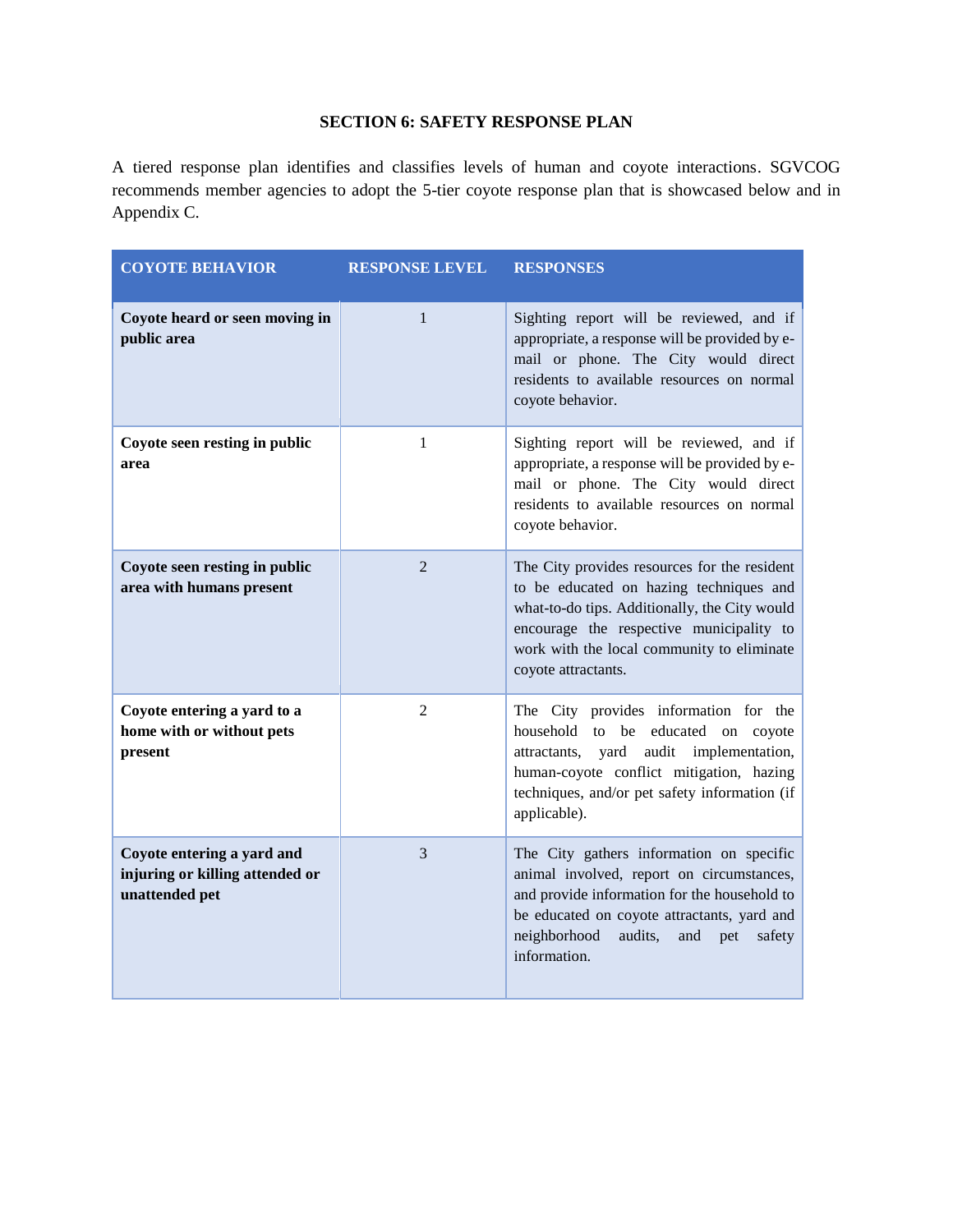| Coyote biting or injuring an<br>unattended pet/pet on a leash                  | 3 | The City gathers information on specific<br>animal involved, report on circumstances,<br>and provide information for the household to<br>be educated on coyote attractants, yard and<br>neighborhood<br>audits,<br>and<br>pet<br>safety<br>information.                                                                                                                                                                                                                                                                                                                                                                                    |
|--------------------------------------------------------------------------------|---|--------------------------------------------------------------------------------------------------------------------------------------------------------------------------------------------------------------------------------------------------------------------------------------------------------------------------------------------------------------------------------------------------------------------------------------------------------------------------------------------------------------------------------------------------------------------------------------------------------------------------------------------|
| <b>Coyote following or</b><br>approaching a person and pet<br>(stalking)       | 3 | The City provides information for the<br>resident to be educated on hazing techniques,<br>what-to-do tips, yard/neighborhood audits,<br>and pet safety information. Additionally, the<br>City will work with the residents to eliminate<br>coyote attractants in the area.                                                                                                                                                                                                                                                                                                                                                                 |
| <b>Coyote following or</b><br>approaching a person without a<br>pet (stalking) | 4 | The City provides information for the<br>resident to be educated on hazing techniques,<br>what-to-do tips, yard/neighborhood audits,<br>and pet safely information. Additionally, the<br>City will work with residents and local<br>groups to eliminate coyote attractants in the<br>area.                                                                                                                                                                                                                                                                                                                                                 |
| Coyote biting or injuring a<br>human                                           | 5 | The City informs the California Department<br>of Fish and Wildlife. Residents will receive<br>educational materials on coyote attractants,<br>yard or neighborhood audits, hazing, and pet<br>safety. Additionally, the City would work<br>with the respective Humane Society, the<br>County of Los Angeles, CDFW, elected<br>officials, and its neighboring cities to send<br>mailers,<br>partner<br>with<br>out<br>external<br>stakeholders to host trainings and workshops,<br>conduct a community meeting/town hall, and<br>encourage the cities in the subregion to work<br>with community groups to eliminate coyote<br>attractants. |

Cities are encouraged to modify SGVCOG's response plan to cater to the needs of their own communities; however, the levels of coyote behavior and response actions should be consistent with SGVCOG's response plan. Appendix C also showcases two other types of tiered response plans that SGVCOG member agencies utilize in their individual coyote management plans as a reference.

If a human is attacked and physically injured by a coyote, cities and counties will work with the CDFW, which will be the lead investigating agency to thoroughly investigate the incident, to identify and remove the responsible coyote. As a last resort, lethal removal will also be considered if there is a public safety issue with a coyote threatening residents—only after a thorough investigation and identification of the offending coyote.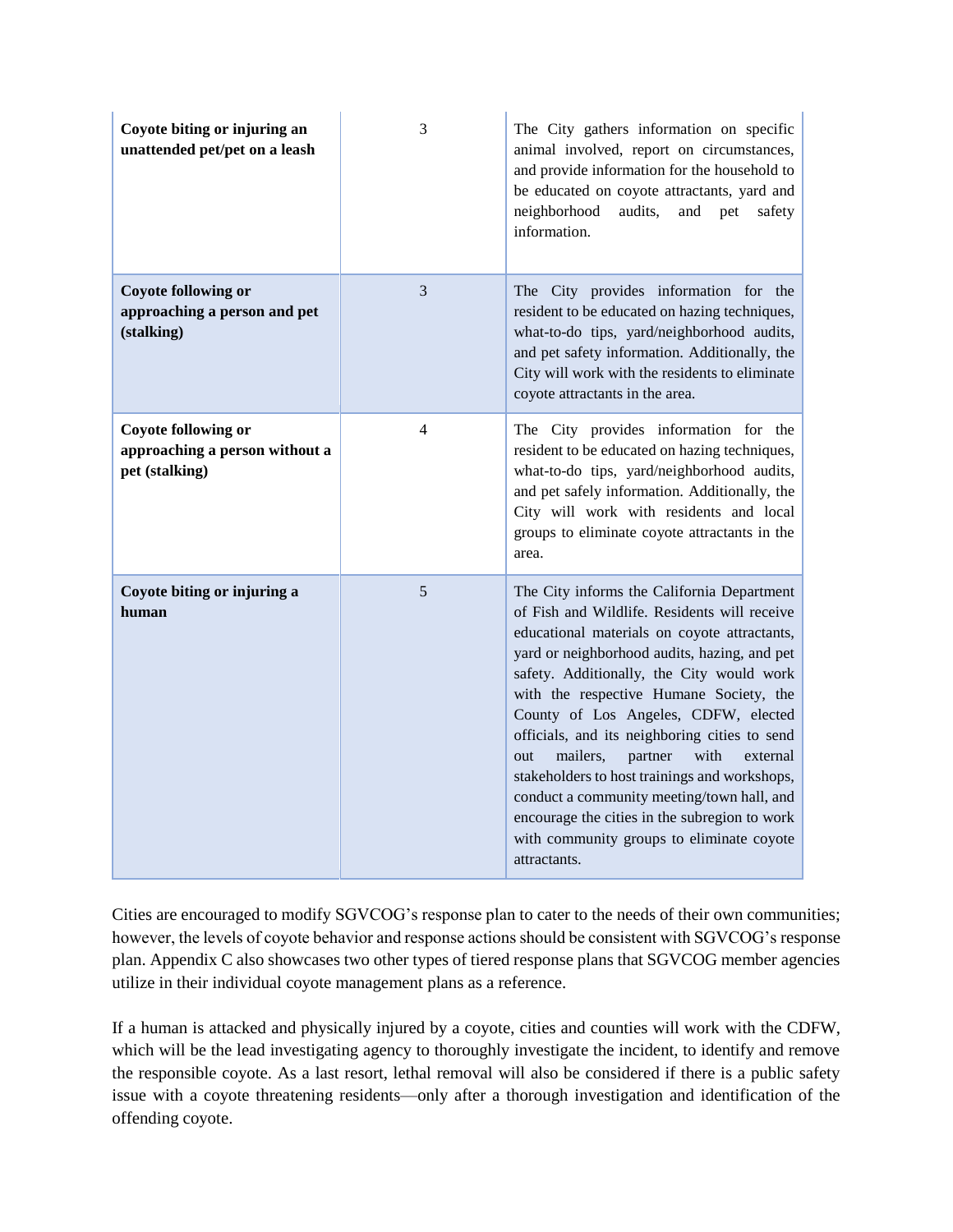If there is an immediate public safety issue, such as a coyote threatening residents in an area frequented by people, the local police department will respond. Since coyotes are considered as "non-game wildlife," any resident or homeowners' association can, at their own expense, initiate action to protect themselves and their private property from coyote attacks within the limits of the law regarding trapping and hunting.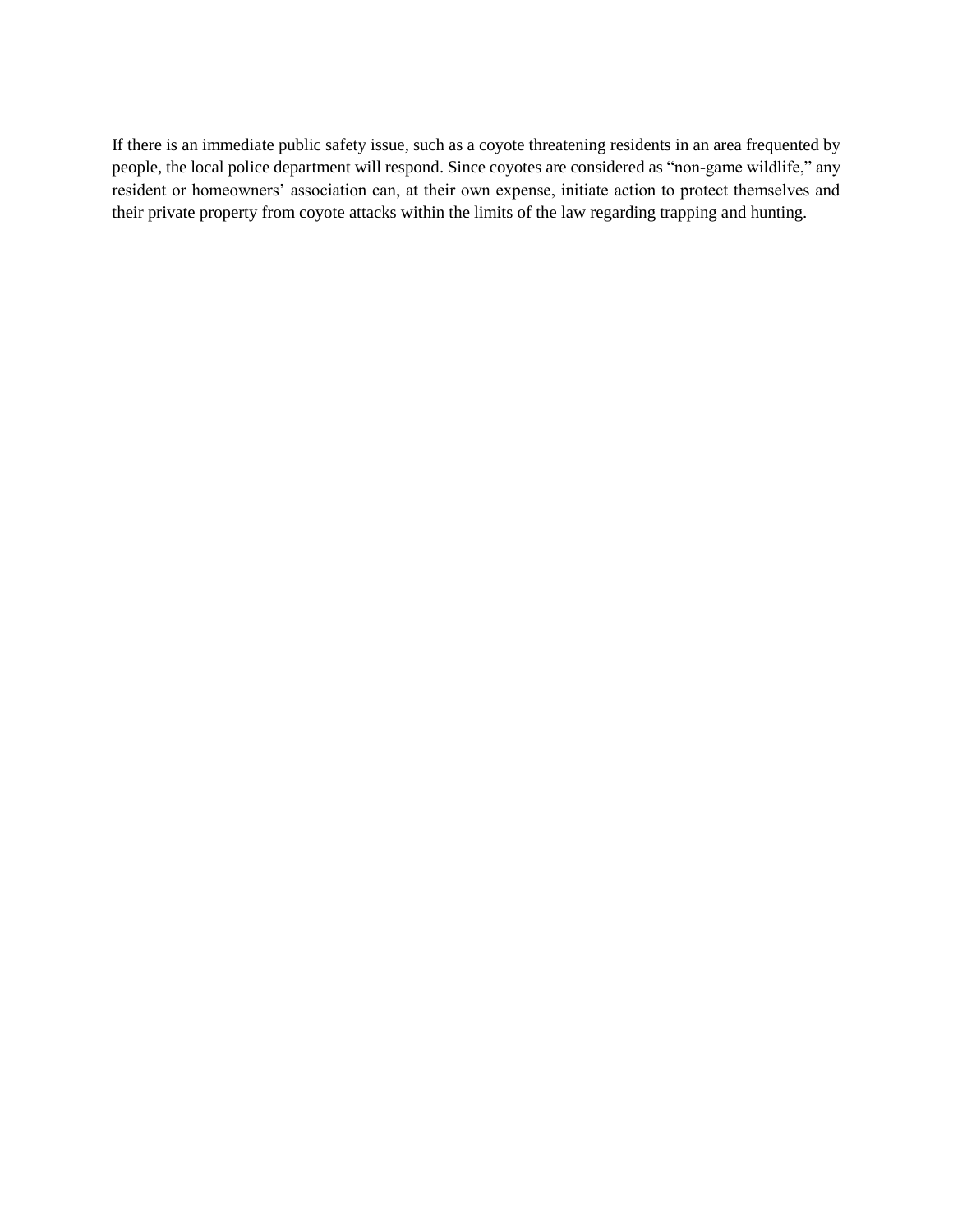#### **SECTION 7: COYOTE REPORTING**

SGVCOG encourages residents to report coyote sightings to the University of California Coyote Cacher*©* at [https://ucanr.edu/sites/CoyoteCacher/.](https://ucanr.edu/sites/CoyoteCacher/) This will allow SGVCOG and its member agencies to identify potential trouble areas where coyotes are frequently sighted and allow the member agencies to focus resources where they are needed most. There are several options to choose from and San Gabriel Valley residents are encouraged to use the tool that works best for them. Please keep in mind that these are only coyote reporting tools. Depending on the submission format, residents may receive acknowledgement of their submissions.

#### *University of California Coyote Cacher©*

This tool is accessible by members of the public from a computer or mobile device. It provides a repository for reported coyote activity, real-time alerts to stay abreast of reported activities, and GIS mapping by zip code. Residents may view coyote encounters in the San Gabriel Valley region by visiting [https://ucanr.edu/sites/CoyoteCacher/Story\\_Map/.](https://ucanr.edu/sites/CoyoteCacher/Story_Map/) Residents can also report a coyote encounter to the UC Coyote Cacher through the link on the website or by submitting a request a[t](https://geodata.ucanr.edu/coyoteCacher/form/) [https://geodata.ucanr.edu/coyoteCacher/form/.](https://geodata.ucanr.edu/coyoteCacher/form/)

#### *State and Local Enforcement Agencies*

Coyote bites, injured or ill coyotes, or coyotes that pose a threat to the public should be reported to the 9- 1-1 emergency line. Coyote bites can be extremely hazardous to human health. If a resident has been bitten by a coyote, please direct the injured resident to seek medical attention immediately. A police report may be taken to document the incident. All animal bites to humans are legally reportable in Los Angeles County except for rodent and rabbit bites. For more information, please visit the County of Los Angeles Public Health Department website a[t](http://publichealth.lacounty.gov/vet/biteintro.htm) [http://publichealth.lacounty.gov/vet/biteintro.htm.](http://publichealth.lacounty.gov/vet/biteintro.htm)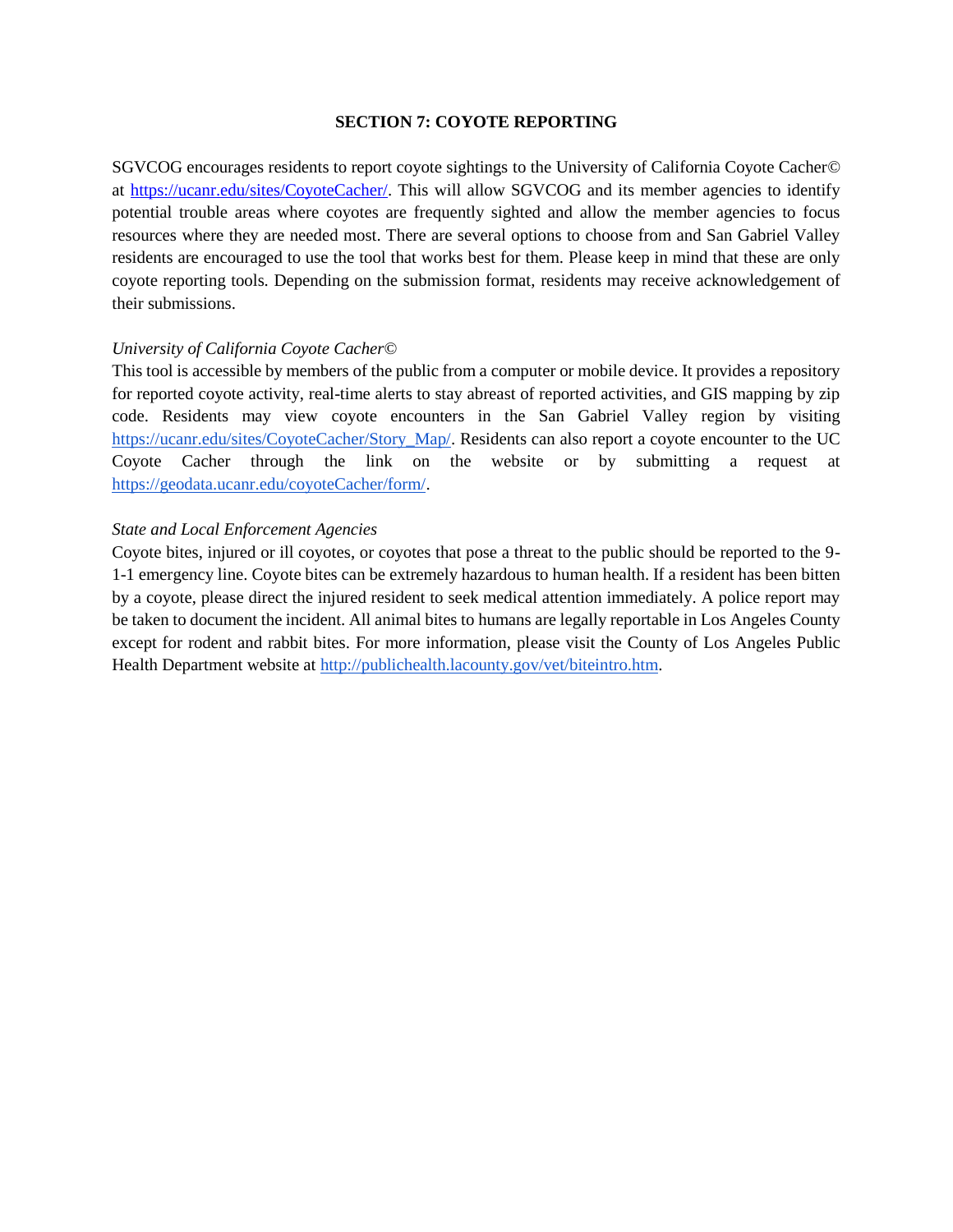# **APPENDIX A: SAMPLE DRAFT ORDINANCE TO PROHIBIT THE FEEDING OF WILDLIFE (City of Davis, California)**

# **AN ORDINANCE OF THE CITY COUNCIL OF THE CITY OF DAVIS ADDING ARTICLE 5.05 TO CHAPTER 5 OF THE DAVIS MUNICIPAL CODE TO PROHIBIT THE FEEDING OF CERTAIN WILDLIFE**

**WHEREAS**, the City of Davis ("City") is a city organized under the laws of the State of California, with a duty and interest in protecting the public health, safety and welfare within the City; and

**WHEREAS**, the feeding of wildlife can lead to negative impacts on animals, people and the environment; and

**WHEREAS**, feeding wildlife can lead to aggressive behavior towards humans, which presents health and safety concerns for residents and visitors of the City; and

**WHEREAS**, feeding wildlife can artificially support the growth and carrying capacity of urban wildlife populations, compromising wildlife health and increasing human exposure to and conflict with wildlife; and

**WHEREAS**, feeding wildlife can cause certain species to localize activity in the vicinity of the food source, thus increasing associated negative impacts on property owners and/ or individuals within those neighborhoods; and

**WHEREAS**, Section 251.1 of Title 14 of the California Code of Regulations prohibits the harassment of any game or nongame bird or mammal or furbearing mammal, expressly including intentional acts such as feeding that disrupt the animal's natural foraging behavior; and

**WHEREAS**, an ordinance prohibiting the intentional and negligent feeding of certain types of wildlife, as defined, and further specifying types of permissible and prohibited conduct regarding interaction with wildlife in the City, is consistent with the City's long-standing commitment to protect and conserve biological resources and public safety.

**NOW, THEREFORE,** the City Council of the City of Davis does ordain as follows:

**SECTION 1. Recitals.** The City Council hereby adopts the recitals of this Ordinance as true and correct and such recitals are hereby incorporated by reference as though fully set forth in the text of this Ordinance.

**SECTION 2. Amendment.** Chapter 5 ("Animals and Fowl") of the City of Davis Municipal Code is hereby amended to add Article 5.05, to read in full as set forth in the attached Exhibit "A", incorporated by this reference.

**SECTION 3. CEQA.** The City Council finds that this Ordinance is not subject to the California Environmental Quality Act ("CEQA") pursuant to Sections 15060(c)(2) (the activity will not result in a direct or reasonably foreseeable indirect physical change in the environment)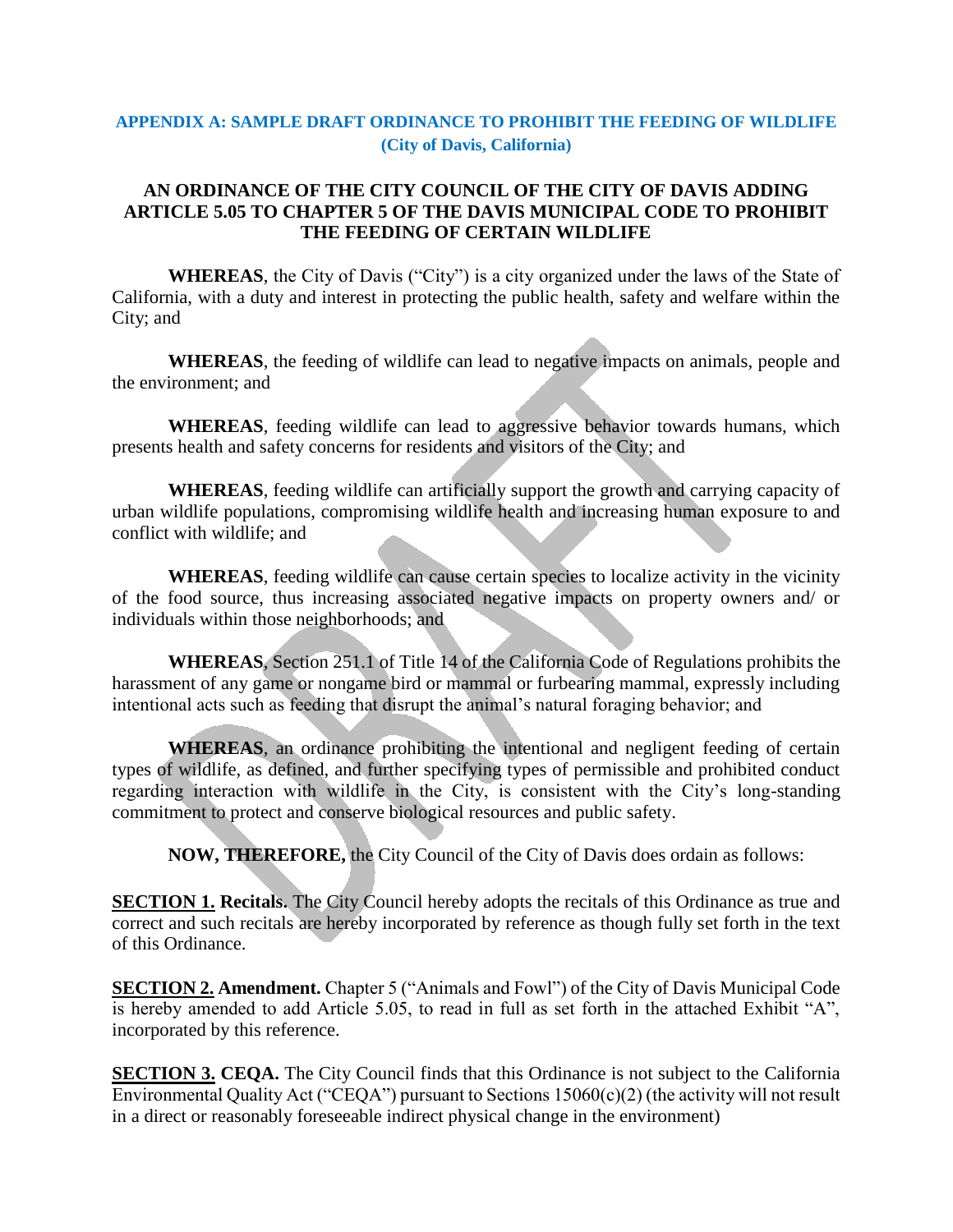and 15061(b)(3) (the activity is covered by the general rule that CEQA applies only to projects which have the potential for causing a significant effect on the environment) of the CEQA Guidelines, California Code of Regulations, Title 14, Division 6, Chapter 3, because it has no potential for resulting in the physical change to the environment, directly or indirectly.

**SECTION 4. Severability.** If any section, subsection, subdivision, paragraph, sentence, clause or phrase added by this Ordinance, or any part thereof, is for any reason held to be unconstitutional or invalid or ineffective by any court of competent jurisdiction, such decision shall not affect the validity or effectiveness of the remaining portions of this Ordinance or any part thereof. The City Council hereby declares that it would have passed each section, subsection, subdivision, paragraph, sentence, clause or phrase thereof irrespective of the fact that any one or more subsections, subdivisions, paragraphs, sentences, clauses or phrases are declared unconstitutional, invalid or ineffective.

**SECTION 5. Publishing.** The City Clerk shall certify to the adoption of this Ordinance and shall cause the same or a summary thereof to be published as required by law.

**SECTION 6. Effective Date.** This Ordinance shall take effect and be in full force and effect thirty (30) days from and after the date of its final passage and adoption.

**INTRODUCED** on the day of day of 2018 and **PASSED AND ADOPTED** by the City Council of the City of Davis on the \_\_\_\_ day of \_\_\_\_\_\_\_\_\_\_\_\_\_\_, 2018 by the following vote: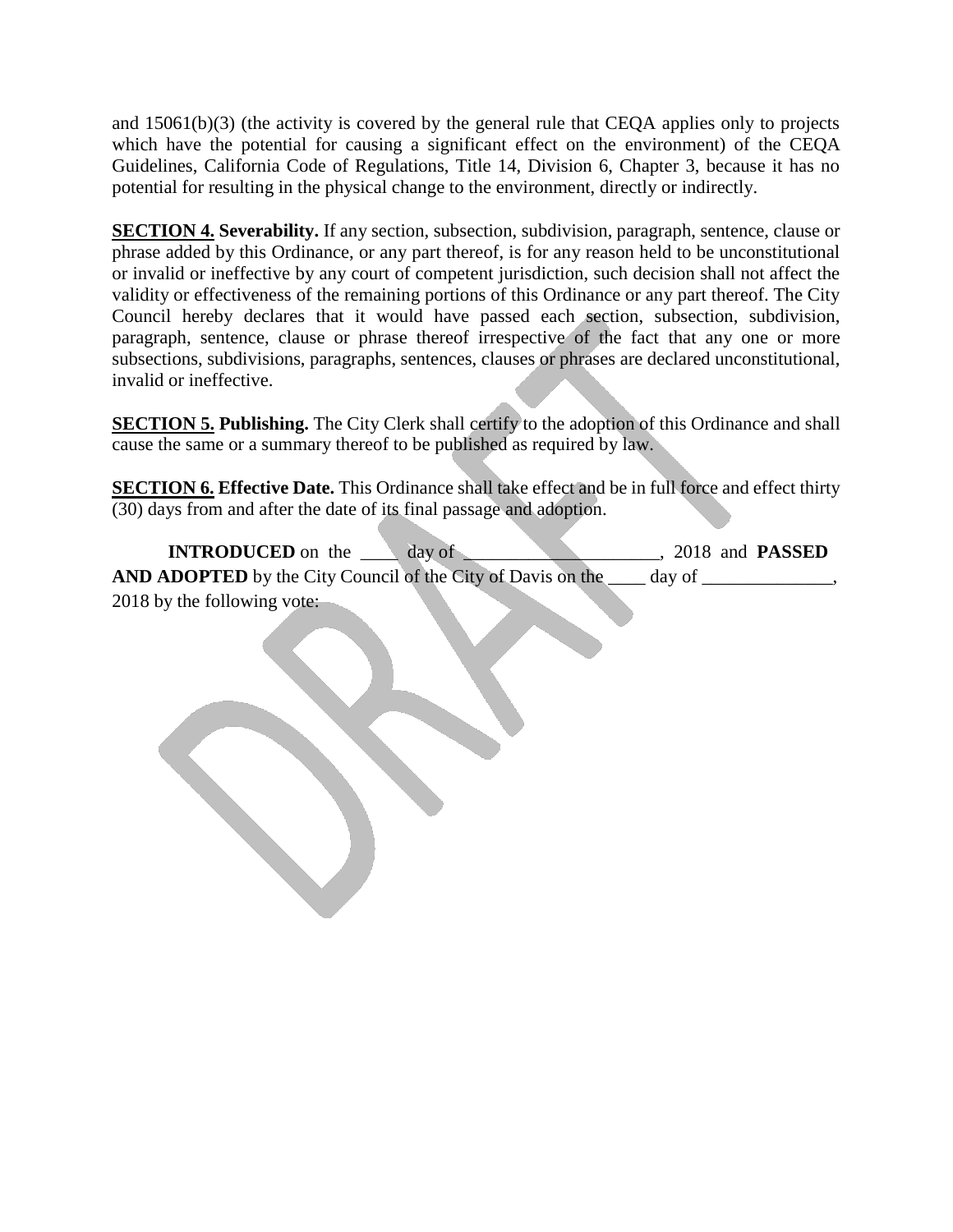# **EXHIBIT "A"**

# **CHAPTER 5, ANIMALS AND FOWL ARTICLE 5.05, FEEDING OF CERTAIN WILDLIFE**

# **5.05.010 Purpose**

Feeding of wildlife is both detrimental to wildlife health and causes a public health nuisance and safety hazard that negatively impacts public health and welfare.

This article is intended to prohibit, with exceptions, the feeding of certain wildlife within the City of Davis so as to protect public and environmental health, safety and welfare, and to prescribe penalties for failure to comply.

# **5.05.020 Definitions**

For purposes of this article, the following definitions shall apply:

"**Feed**" means to give, distribute, place, expose, deposit, or scatter any edible material with the intention of feeding, attracting, or enticing wildlife. Feeding does not include baiting in the permitted and legal take or depredation of wildlife in accordance with federal, state and local law.

"**Person**" means any individual, corporation, company, partnership, firm, association, or political subdivision of this State subject to municipal jurisdiction.

"**Wildlife**" means only coyotes, wild turkeys, foxes, skunks, raccoons, opossums, squirrels, ducks, geese, crows, and gulls.

# **5.05.030 Feeding of Wildlife Prohibited**

- (a) No person shall purposely or knowingly feed wildlife in the City of Davis, on lands either publicly or privately owned.
- (b) No person shall leave or store any refuse, garbage, pet food, seed or bird seed, fruit, meat, dairy, vegetable, grain or other food in a negligent manner likely to feed wildlife.
- (c) No person shall fail to take remedial action to cease contact or conflict with wildlife, including to secure or remove outdoor refuse, cooking grills, pet food, backyard bird feeders or any other similar food source or attractant, after being advised by a City of Davis code compliance administrator to undertake such remedial action.

# **5.05.040 Exceptions**

The prohibitions in Section 5.05.030 do not apply to:

(a) Landscaping, gardening, and/or maintaining vegetable gardens, fruit and nut trees or other plants, so long as such activities are not conducted for the purpose of feeding wildlife as defined in this article.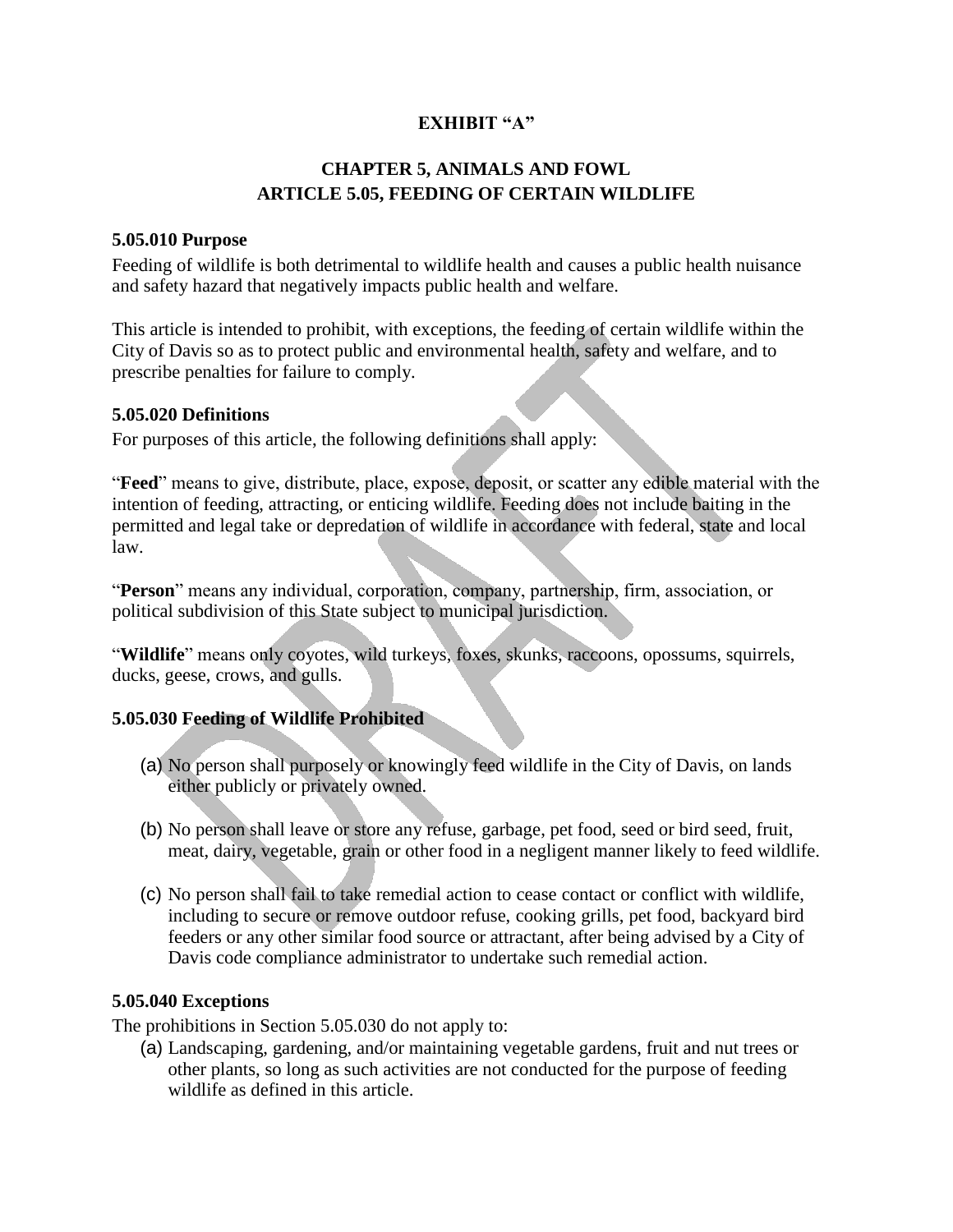- (b) Feeding of birds outdoors on private residential properties using bird feeders, to the extent authorized by law and subject to the following requirements:
	- (1) Bird feeders shall be placed at least five (5) feet above the ground and shall be suspended on a cable or otherwise secured so as to prevent the bird feeders from being easily accessible to other wildlife.
	- (2) The feeding shall not substantially interfere with the rights of surrounding property owners or render other persons insecure in the use of their property.
	- (3) No person shall allow, permit or maintain an accumulation of feces on the property or surrounding properties so as to create a public nuisance.
	- (4) The area below the feeders must be kept clean and free of seed.
	- (5) No person shall knowingly allow or permit bird feeders to become an attractant for rodents or other wildlife other than birds. Notwithstanding this exception, feeding of wild turkeys is expressly prohibited.
- (c) Any State or local employee or agent authorized to implement a wildlife management program involving baiting, or any other person or business lawfully authorized to bait and trap wildlife pursuant to State law.
- (d) Any person who is the legal owner or guardian of a wildlife species maintained and confined under a valid license or permit issued by the California Department of Fish and Wildlife or U.S. Fish and Wildlife Service, and in compliance with all applicable laws.
- (e) A wildlife rehabilitator, under a valid license or permit issued by the California Department of Fish and Wildlife or U.S. Fish and Wildlife Service, who is temporarily caring for sick, injured, or orphaned wildlife in compliance with all applicable laws.
- (f) Any person who feeds trapped, injured, or orphaned wildlife between the times that a wildlife rehabilitator or agency charged with animal control is notified and the animal is picked up. Any person that discovers such trapped, injured, or orphaned wildlife must immediately notify an authorized animal control agency, and no person may intentionally keep such wildlife beyond the time reasonably necessary for animal control services to access and transport the wildlife.
- (g) Baiting, for the purpose of trapping, feral cats as part of a Yolo SPCA approved Trap-Neuter-Release program.
- (h) Any property owner baiting, for the purpose of trapping, wildlife on their property authorized by and in accordance with State law, including but not limited to trapping gophers, house mice, moles, rats, and voles pursuant to Fish and Game Code section 4005(f); taking of certain mammals found injuring crops or property pursuant to Fish and Game Code section 4152; taking of certain nongame birds and mammals such as weasels, skunks, opossum, moles and rodents pursuant to 14 CCR § 472; or as otherwise permitted and authorized by State law.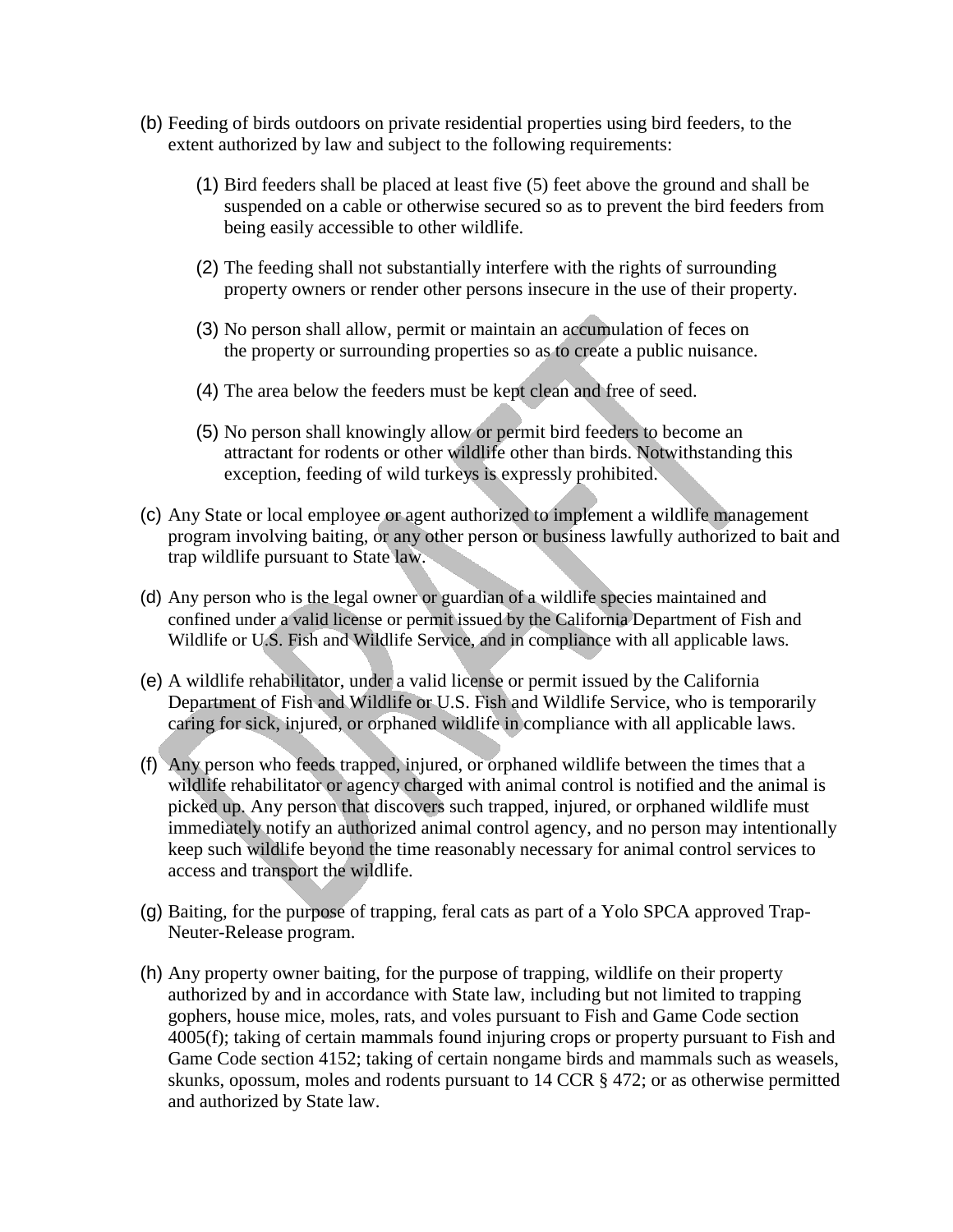# **5.05.050 Enforcement**

In addition to all other available remedies at law, this article may be enforceable through the use of the administrative citation procedures set forth in Davis Municipal Code Chapter 1, Article 1.02.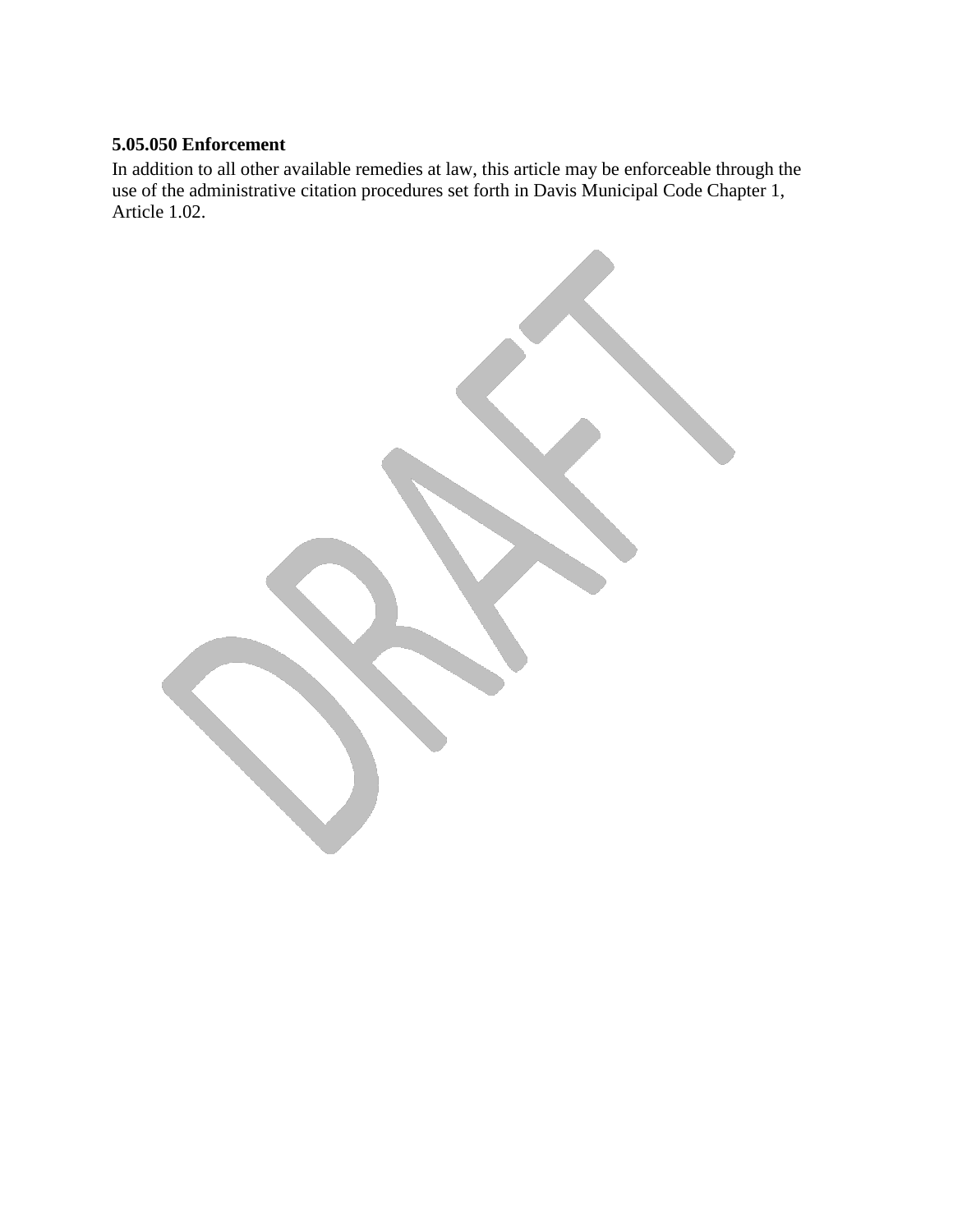#### **APPENDIX B: LIST OF SGVCOG MEMBER AGENCIES' COYOTE MANAGEMENT PLANS**

- **City of Arcadia: Coyote Management Plan**
	- o <https://www.arcadiaca.gov/home/showdocument?id=10024>
- **City of Montebello: Coyote Coexistence Plan**
	- o [http://www.projectcoyote.org/wp-content/uploads/2017/07/Montebello\\_Coexistence\\_Plan\\_lo\\_res.pdf](http://www.projectcoyote.org/wp-content/uploads/2017/07/Montebello_Coexistence_Plan_lo_res.pdf)
- **City of Rosemead: Coyote Management Plan**
	- o [http://www.cityofrosemead.org/UserFiles/Servers/Server\\_10034989/File/Gov/City%20Departments/Public%](http://www.cityofrosemead.org/UserFiles/Servers/Server_10034989/File/Gov/City%20Departments/Public%20Safety/Animal%20Control/Coyote%20Information/Coyote.pdf) [20Safety/Animal%20Control/Coyote%20Information/Coyote.pdf](http://www.cityofrosemead.org/UserFiles/Servers/Server_10034989/File/Gov/City%20Departments/Public%20Safety/Animal%20Control/Coyote%20Information/Coyote.pdf)
- **City of San Gabriel: Coyote Management Plan**
	- o <http://www.sangabrielcity.com/DocumentCenter/View/7844/Coyote-Management-Plan?bidId=>
- **City of West Covina: Coyote Management Plan**
	- o <https://www.westcovina.org/Home/ShowDocument?id=14526>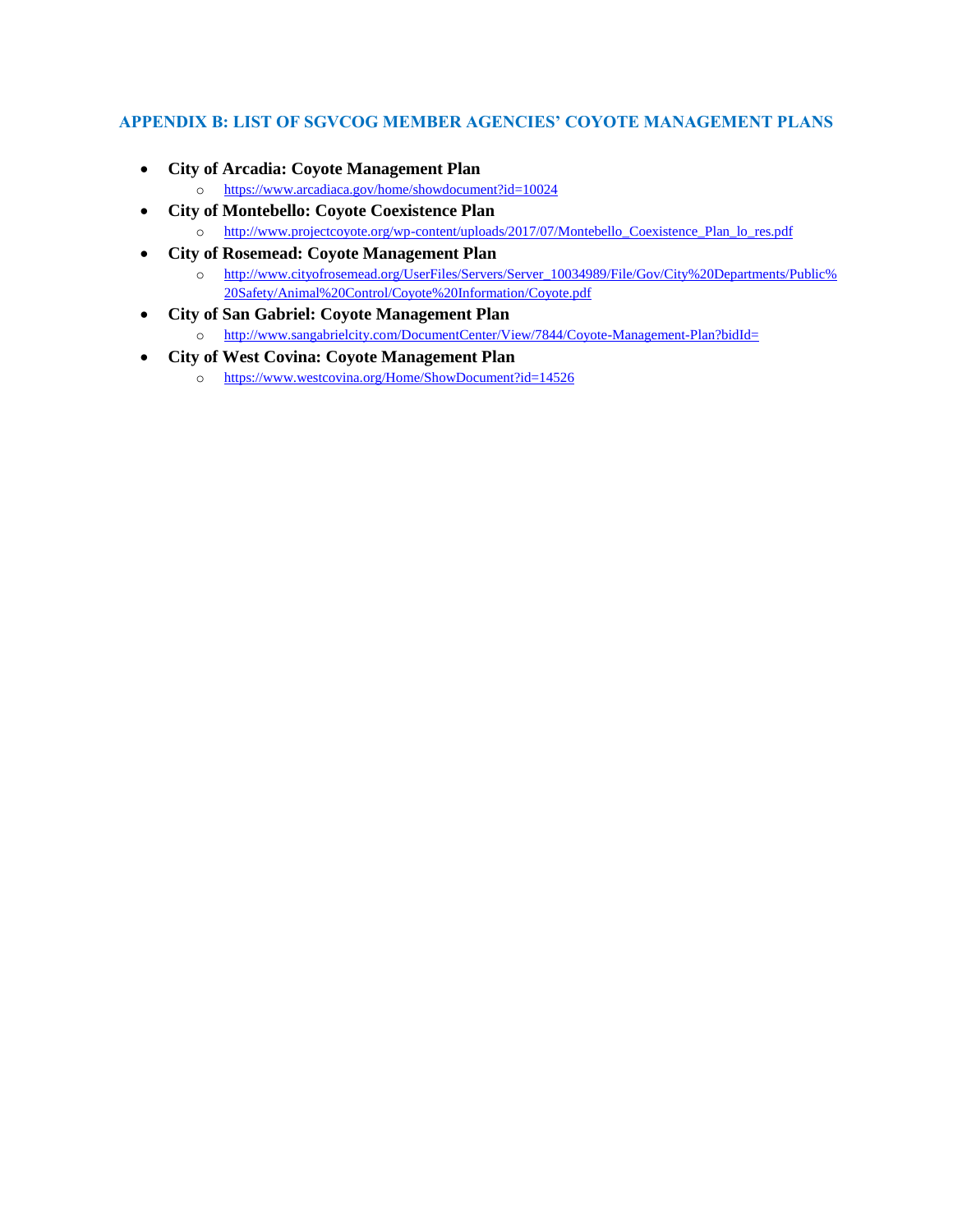# **APPENDIX C: COYOTE SAFETY RESPONSE PLAN TEMPLATES**

This showcases the SGVCOG's recommended five-tier coyote response plan. As mentioned previously, cities are encouraged to modify SGVCOG's response plan to cater to the needs of their own communities; however, the levels of coyote behavior and response actions should be consistent with SGVCOG's response plan.

| <b>COYOTE BEHAVIOR</b>                                                          | <b>RESPONSE LEVEL</b> | <b>RESPONSES</b>                                                                                                                                                                                                                                          |
|---------------------------------------------------------------------------------|-----------------------|-----------------------------------------------------------------------------------------------------------------------------------------------------------------------------------------------------------------------------------------------------------|
| Coyote heard or seen moving in<br>public area                                   | $\mathbf{1}$          | Sighting report will be reviewed, and if<br>appropriate, a response will be provided by e-<br>mail or phone. The City would direct<br>residents to available resources on normal<br>coyote behavior.                                                      |
| Coyote seen resting in public<br>area                                           | 1                     | Sighting report will be reviewed, and if<br>appropriate, a response will be provided by e-<br>mail or phone. The City would direct<br>residents to available resources on normal<br>coyote behavior.                                                      |
| Coyote seen resting in public<br>area with humans present                       | 2                     | The City provides resources for the resident<br>to be educated on hazing techniques and<br>what-to-do tips. Additionally, the City would<br>encourage the respective municipality to<br>work with the local community to eliminate<br>coyote attractants. |
| Coyote entering a yard to a<br>home with or without pets<br>present             | $\overline{2}$        | The City provides information for the<br>household to be educated on coyote<br>attractants, yard<br>audit<br>implementation,<br>human-coyote conflict mitigation, hazing<br>techniques, and/or pet safety information (if<br>applicable).                 |
| Coyote entering a yard and<br>injuring or killing attended or<br>unattended pet | 3                     | The City gathers information on specific<br>animal involved, report on circumstances,<br>and provide information for the household to<br>be educated on coyote attractants, yard and<br>neighborhood<br>audits,<br>and<br>pet<br>safety<br>information.   |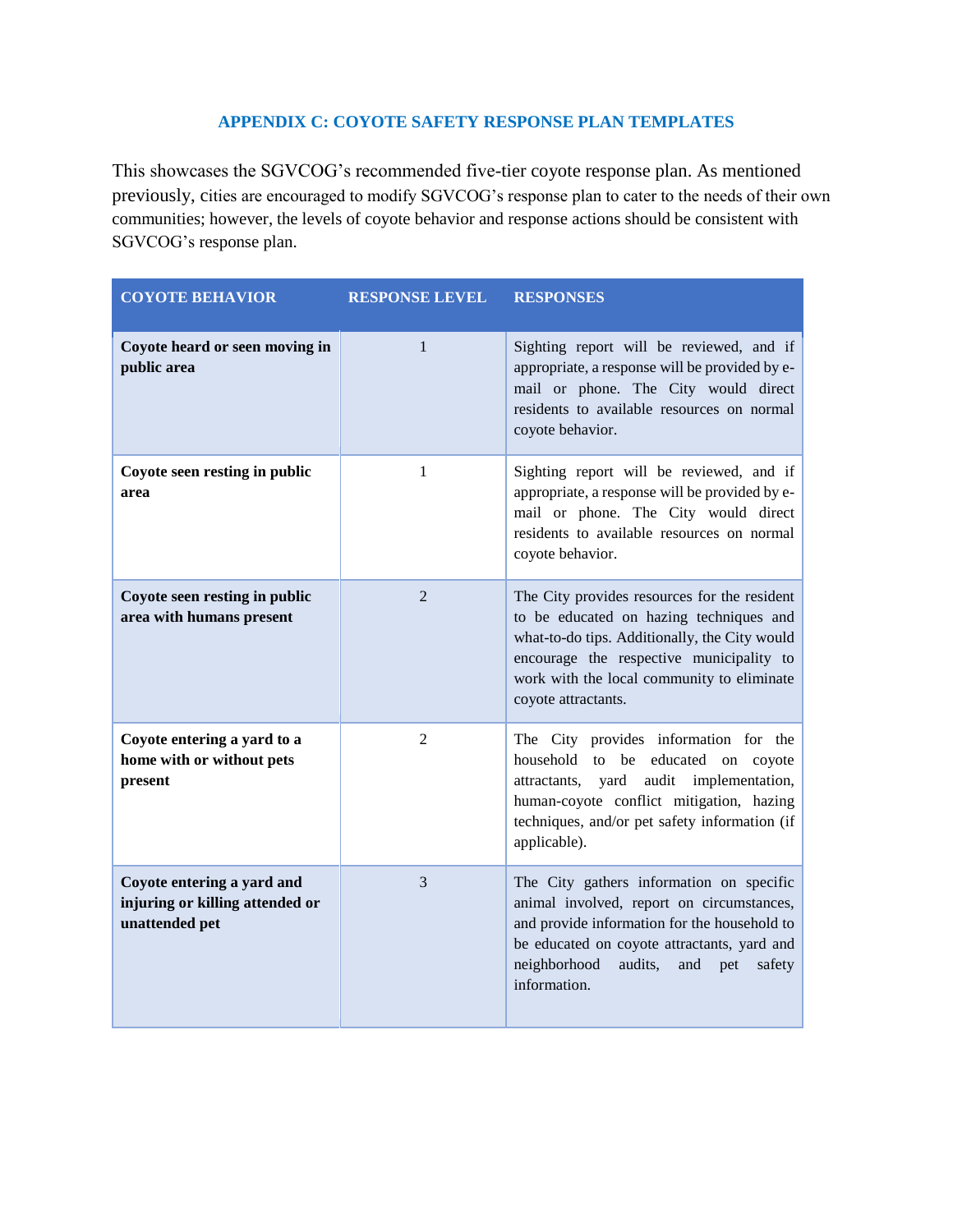| Coyote biting or injuring an<br>unattended pet/pet on a leash                  | 3              | The City gathers information on specific<br>animal involved, report on circumstances,<br>and provide information for the household to<br>be educated on coyote attractants, yard and<br>neighborhood<br>audits,<br>and<br>pet<br>safety<br>information.                                                                                                                                                                                                                                                                                                                                                                                    |
|--------------------------------------------------------------------------------|----------------|--------------------------------------------------------------------------------------------------------------------------------------------------------------------------------------------------------------------------------------------------------------------------------------------------------------------------------------------------------------------------------------------------------------------------------------------------------------------------------------------------------------------------------------------------------------------------------------------------------------------------------------------|
| <b>Coyote following or</b><br>approaching a person and pet<br>(stalking)       | 3              | The City provides information for the<br>resident to be educated on hazing techniques,<br>what-to-do tips, yard/neighborhood audits,<br>and pet safety information. Additionally, the<br>City will work with the residents to eliminate<br>coyote attractants in the area.                                                                                                                                                                                                                                                                                                                                                                 |
| <b>Coyote following or</b><br>approaching a person without a<br>pet (stalking) | $\overline{4}$ | The City provides information for the<br>resident to be educated on hazing techniques,<br>what-to-do tips, yard/neighborhood audits,<br>and pet safely information. Additionally, the<br>City will work with residents and local<br>groups to eliminate coyote attractants in the<br>area.                                                                                                                                                                                                                                                                                                                                                 |
| Coyote biting or injuring a<br>human                                           | 5              | The City informs the California Department<br>of Fish and Wildlife. Residents will receive<br>educational materials on coyote attractants,<br>yard or neighborhood audits, hazing, and pet<br>safety. Additionally, the City would work<br>with the respective Humane Society, the<br>County of Los Angeles, CDFW, elected<br>officials, and its neighboring cities to send<br>mailers,<br>with<br>partner<br>external<br>out<br>stakeholders to host trainings and workshops,<br>conduct a community meeting/town hall, and<br>encourage the cities in the subregion to work<br>with community groups to eliminate coyote<br>attractants. |

Other tiered coyote response systems that cities can consider are listed on the following pages as a reference.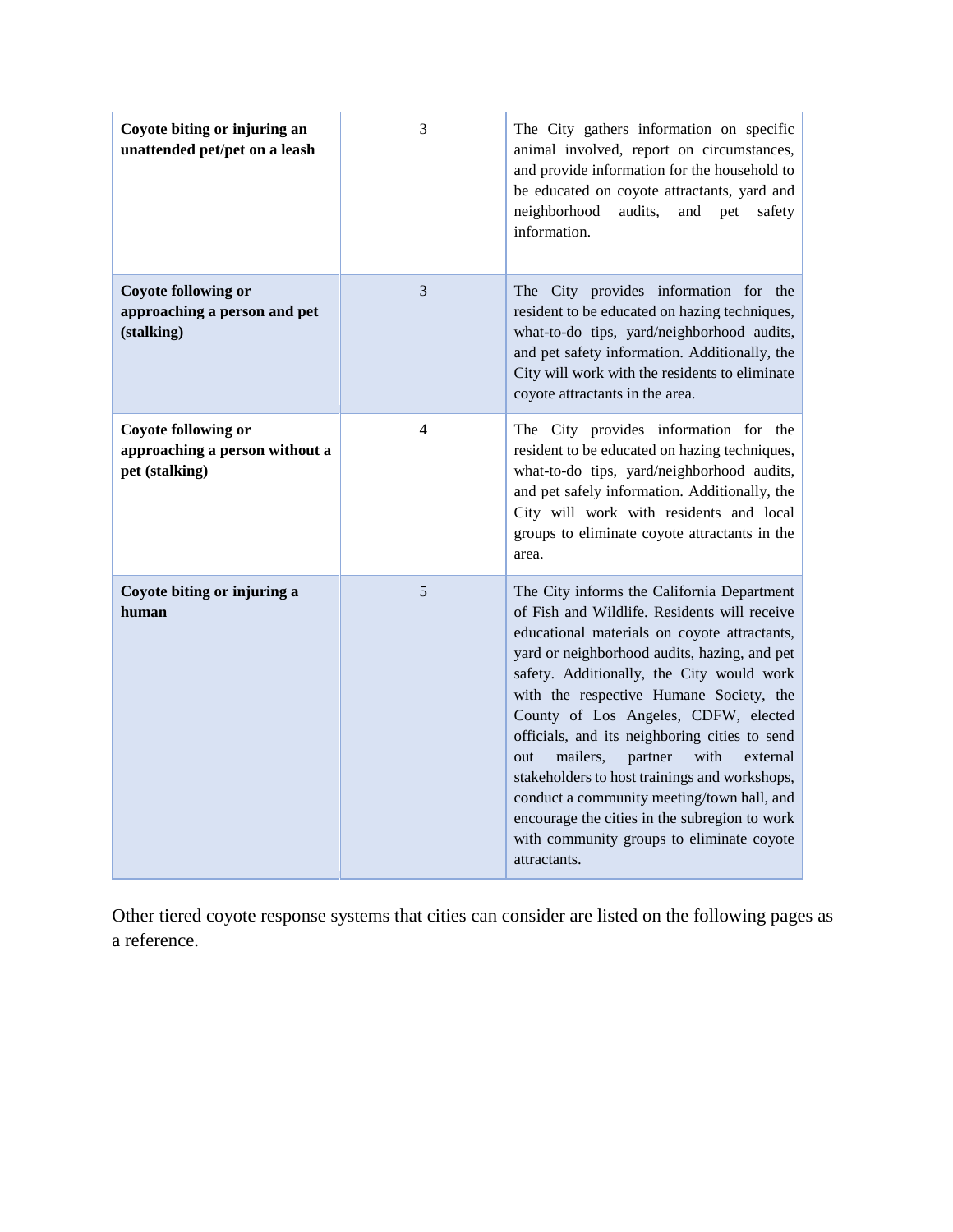# **City of West Covina's Four-tier Colored Coyote Response System**

| <b>Coyote Action</b>                                                                                | <b>Classification</b>                    | <b>Response</b>                                                                                                                                                                                            |
|-----------------------------------------------------------------------------------------------------|------------------------------------------|------------------------------------------------------------------------------------------------------------------------------------------------------------------------------------------------------------|
| Coyote heard                                                                                        | Unobserved<br>Level Green                | Provide educational materials and info on normal coyote<br>behavior                                                                                                                                        |
| Coyote observed moving in<br>area                                                                   | Sighting<br><b>Level Green</b>           | Provide education materials and info on normal coyote<br>behavior                                                                                                                                          |
| Coyote observed resting in<br>area                                                                  | Sighting<br><b>Level Green</b>           | Educate on hazing techniques, what to do tips                                                                                                                                                              |
| Coyote observed resting in<br>area with people present                                              | <b>Sighting</b><br><b>Level Yellow</b>   | If area is frequented by people, educate on normal behavior and<br>haze to encourage animal to leave. Look for and eliminate<br>attractants.                                                               |
| entering a<br>yard<br>Coyote<br>without pets                                                        | <b>Sighting</b><br><b>Level Yellow</b>   | Educate on coyote attractants, yard audit, provide hazing info                                                                                                                                             |
| Coyote entering a yard with<br>pets                                                                 | Encounter<br><b>Level Yellow</b>         | Educate on coyote attractants, yard audit, hazing info, pet<br>safety                                                                                                                                      |
| Coyote<br>entering yard<br>and<br>injuring or killing pet w/o<br>people present                     | <b>Pet Attack</b><br><b>Level Orange</b> | Gather info on specific animals involved, report circumstances,<br>educate on coyote attractants, yard/neighborhood audits,<br>hazing, pet safety                                                          |
| Coyote<br>biting or injuring<br>unattended pet/pet on leash<br>onger than 6' with people<br>present | <b>Pet Attack</b><br><b>Level Orange</b> | Gather info on specific animals involved, report circumstances,<br>educate on coyote attractants, yard/neighborhood audits,<br>hazing, pet safety                                                          |
| Coyote<br>following<br>or<br>approaching a person w/o pet<br>(Stalking)                             | Encounter<br><b>Level Red</b>            | hazing techniques and what to<br>Educate on<br>do<br>tips.<br>Removal/euthanasia considered if there is no response from the<br>coyote to aggressive hazing, and there is evidence of recurrence.          |
| following<br>Coyote<br>or<br>approaching a person & pet<br>(Stalking)                               | Encounter<br><b>Level Red</b>            | Educate on hazing techniques and what to do tips and pet safety.<br>Removal/euthanasia considered if there is no response from the<br>coyote to aggressive hazing, and there is evidence of<br>recurrence. |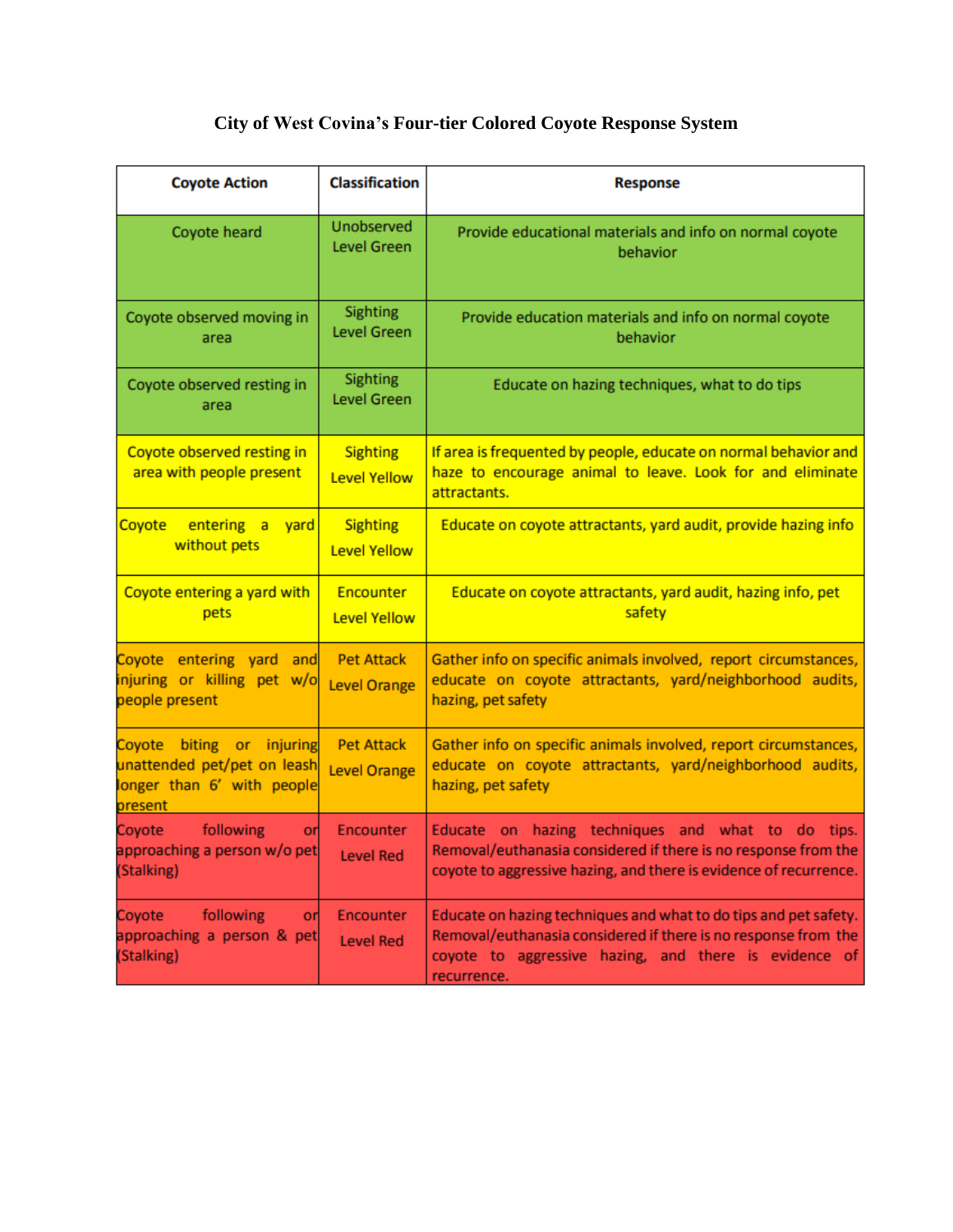| Coyote entering yard or<br>home with people & pets, no<br>injury occurring                     | Encounter<br><b>Level Red</b>         | animals involved, document<br>on specific<br>Gather info<br>educate<br>circumstances,<br><b>on</b><br>covote<br>attractants,<br>yard/neighborhood audits, hazing, pet safety. Removal/<br>euthanasia considered depending on specific circumstances.                                                            |
|------------------------------------------------------------------------------------------------|---------------------------------------|-----------------------------------------------------------------------------------------------------------------------------------------------------------------------------------------------------------------------------------------------------------------------------------------------------------------|
| Coyote biting or injuring<br>attended pet/pet on leash 6'<br>or less                           | <b>Pet Attack</b><br><b>Level Red</b> | Gather info on specific animals involved, document<br>circumstances, educate on coyote attractants, yard/<br>neighborhood audits, hazing, pet safety. City staff will inform the<br>Los Angeles County Department of Agricultural Weights and<br>Measures. Removal/ euthanasia recommended.                     |
| Coyote aggressive, showing<br>back fur raised,<br>teeth,<br>lunging, nipping<br>w/o<br>contact | <b>Threat Level</b><br>Red            | Gather info on specific animals involved, report circumstances,<br>educate on coyote attractants, yard/ neighborhood audits,<br>aggressive hazing, pet safety. City staff will inform the Los<br>Angeles County Department of Agricultural Weights and<br>Measures. Removal/euthanasia recommended.             |
| Coyote biting or injuring<br>person                                                            | <b>Attack Level</b><br>Red            | Identify and gather information on specific animal involved,<br>report circumstances, educate on coyote attractants, yard/<br>neighborhood audits, hazing, and pet safety. City staff will<br>inform the Los Angeles County Department of Agricultural<br>Weights and Measures. Removal/euthanasia recommended. |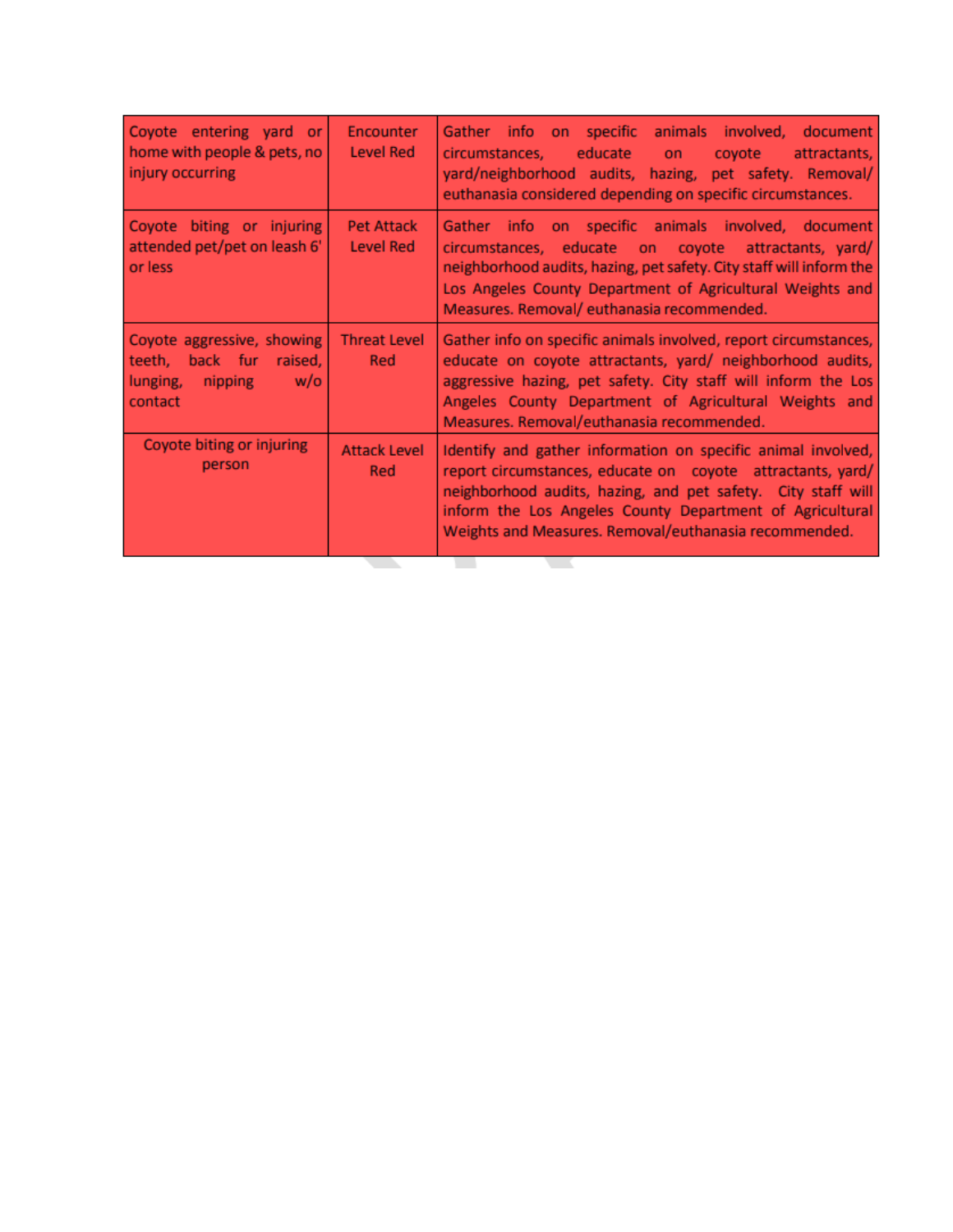# **City of San Gabriel's Adopted Coyote Behavior Classification Response System**

| <b>Coyote Action</b>                   | <b>Classification</b> | Response                                                                      |
|----------------------------------------|-----------------------|-------------------------------------------------------------------------------|
| Coyote heard                           | Observation           | Distribute educational materials and information on normal<br>coyote behavior |
| Coyote seen moving                     | Sighting              | Distribute education materials and information on normal                      |
| in area                                |                       | coyote behavior                                                               |
| Coyote seen resting                    | Sighting              | If area frequented, educate people on normal behavior,                        |
| in area                                |                       | haze to encourage animal to leave                                             |
| Coyote following or                    | Sighting              | Educate on potential hazing techniques, what to do tips and                   |
| approaching a<br>person                | Encounter             | pet management                                                                |
| Coyote following or                    | Encounter             | Educate on potential hazing techniques, what to do tips and                   |
| approaching a                          |                       | pet management                                                                |
| person w/o pet                         |                       |                                                                               |
| Coyote entering a<br>yard without pets | Sighting              | Educate on coyote attractants, yard audit, hazing information                 |
| Coyote entering a                      | Encounter             | Educate on coyote attractants, yard audit, hazing                             |
| yard with pets                         |                       | information, pet management                                                   |
| Coyote entering yard                   | Incident              | Develop hazing team in area, gather information on specific                   |
| and injuring or killing                |                       | animals involved, report on circumstances, educate on                         |
| pet                                    |                       | coyote attractants, yard and neighborhood audits, pet                         |
| Coyote entering yard                   | Encounter             | Gather information on specific animals involved,                              |
| with people & pets,                    |                       | report circumstances, educate on coyote attractants,                          |
| no injury occurring                    |                       | yard/neighborhood audits, hazing, pet management                              |
| Coyote biting or                       | Incident              | Gather information on specific animals involved,                              |
| injuring pet on leash                  |                       | report circumstances, educate on coyote attractants,                          |
|                                        |                       | yard/ neighborhood audits, hazing, pet                                        |
| Coyote aggressive,                     | Incident              | Gather information on specific animals involved,                              |
| showing teeth, back                    |                       | report circumstances, educate on coyote attractants,                          |
| fur raised, lunging,                   |                       | yard/ neighborhood audits, hazing, pet                                        |
| nipping w/o contact                    |                       | management.                                                                   |
| Coyote biting or                       | Attack                | Identify and gather information on specific animal involved,                  |
| injuring person                        |                       | report circumstances, educate on coyote attractants, yard/                    |
|                                        |                       | neighborhood audits, hazing, and pet management. If a                         |
|                                        |                       | human is attacked and physically injured by a coyote, City                    |
|                                        |                       | staff will inform the California Department of Fish and                       |
|                                        |                       | Wildlife.                                                                     |
|                                        |                       |                                                                               |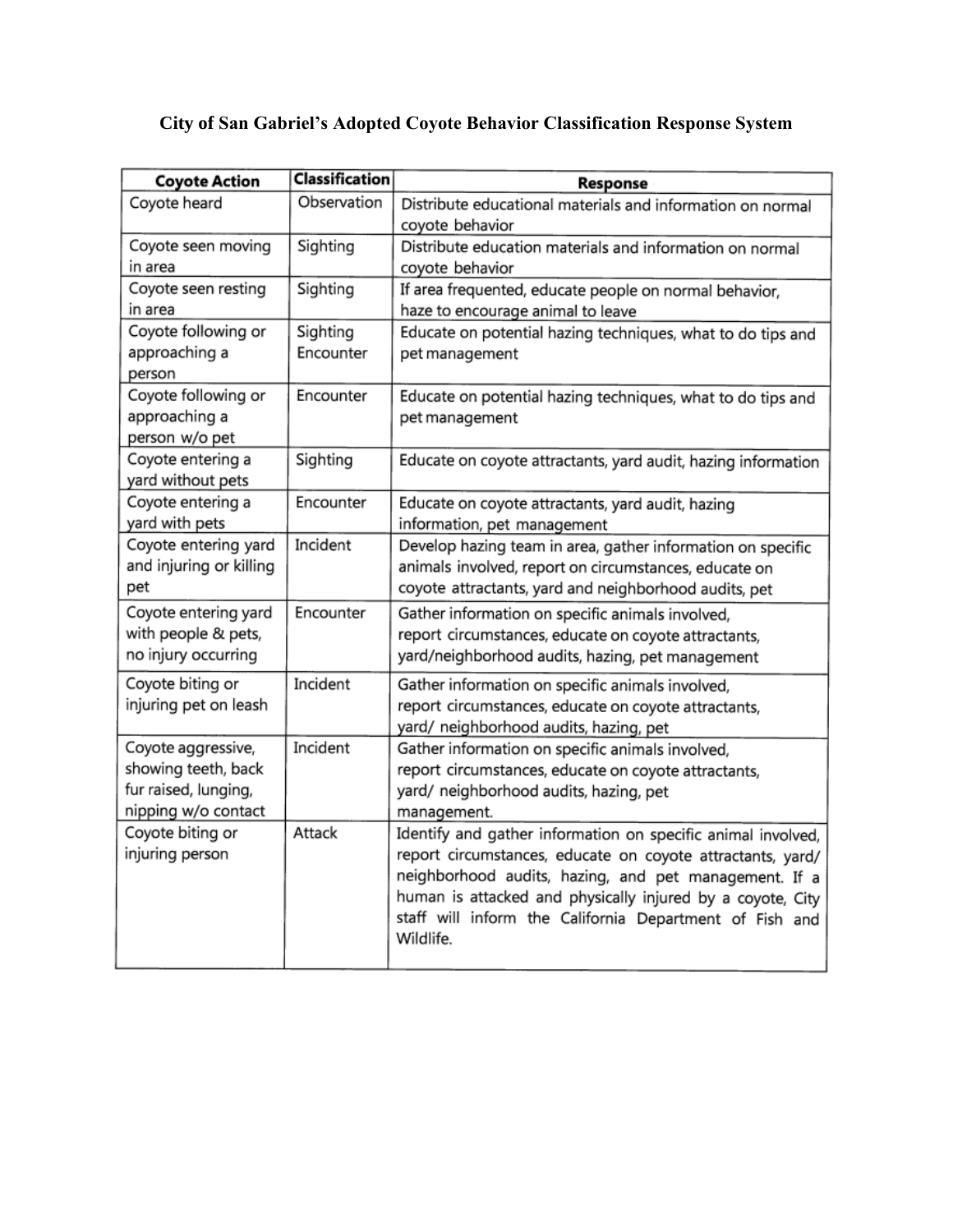#### **APPENDIX D: EFFECTIVE COYOTE HAZING STRATEGIES**

Human behavior can shape animal behavior, in either a negative or positive manner. Residents living in close proximity to coyotes can remove coyote attractants, identify potentially dangerous situations for their pets and themselves, and respond in a manner designed to change coyote behavior. Successful hazing requires community involvement, understanding, and support. Residents should be equipped with tools and knowledge to respond consistently in their own neighborhoods, parks, and open spaces. Hazing should only take place in open spaces if residents are confirmed with an aggressive coyote.

- Hazing is a process whereby individuals make a coyote uncomfortable and choose to leave a situation where their presence is unwanted.
- Basic hazing consists of residents standing their ground, never ignoring or turning their backs to a coyote, and yelling and making unpleasant and frightening noises until the animal chooses to leave.
- More aggressive hazing consists of approaching an animal quickly and aggressively, waving arms, throwing projectiles in the direction of (but not at) the coyote, and spraying with a hose or water gun, all of which are used for creating fear of humans to encourage the animal to leave the vicinity.
- Once the act of hazing began, it must continue until the animal leaves the vicinity. Otherwise, the coyote will learn to wait until the person gives up. Not following through with hazing will create an animal more resistant to hazing instead of reinforcing the image that humans should be avoided.
- Hazing should never injure the animal. An injured animal becomes less predictable versus a normal, healthy one who responds in a consistent and predictable manner to hazing.
- Hazing should allow the coyote to return to its normal habitat in a direction that would minimize harm to the animal. Hazing the animal in the direction of other houses and busy streets should be avoided.
- Hazing uses a variety of different hazing tools. This is critical as coyotes can become accustomed to individual items and sounds.
	- Noisemaker: Voice, whistles, air horns, bells, "shaker" cans, pots, pie pans
	- Projectiles: Sticks, small rocks, cans, tennis balls, rubber balls
	- Deterrents: Hoses, spray bottles with vinegar, pepper spray, bear repellent, walking sticks

A common concern with hazing involves potential danger to the hazer. A coyote's basic nature is very skittish and the nature of the species is what makes this technique successful. A normal, healthy coyote will not escalate a situation with an aggressive person. Hazing is not successful with every species of wild animal because different types of animals have different traits.

It is requested that residents submit a report to the local police department or city government each time they haze a coyote. Reports are most helpful when the following information is included:

- Date, location, time of day, number of coyotes
- Initial coyote behavior, hazing behavior, coyote response
- $\bullet$  Effectiveness ratings i.e. was the method used successful or not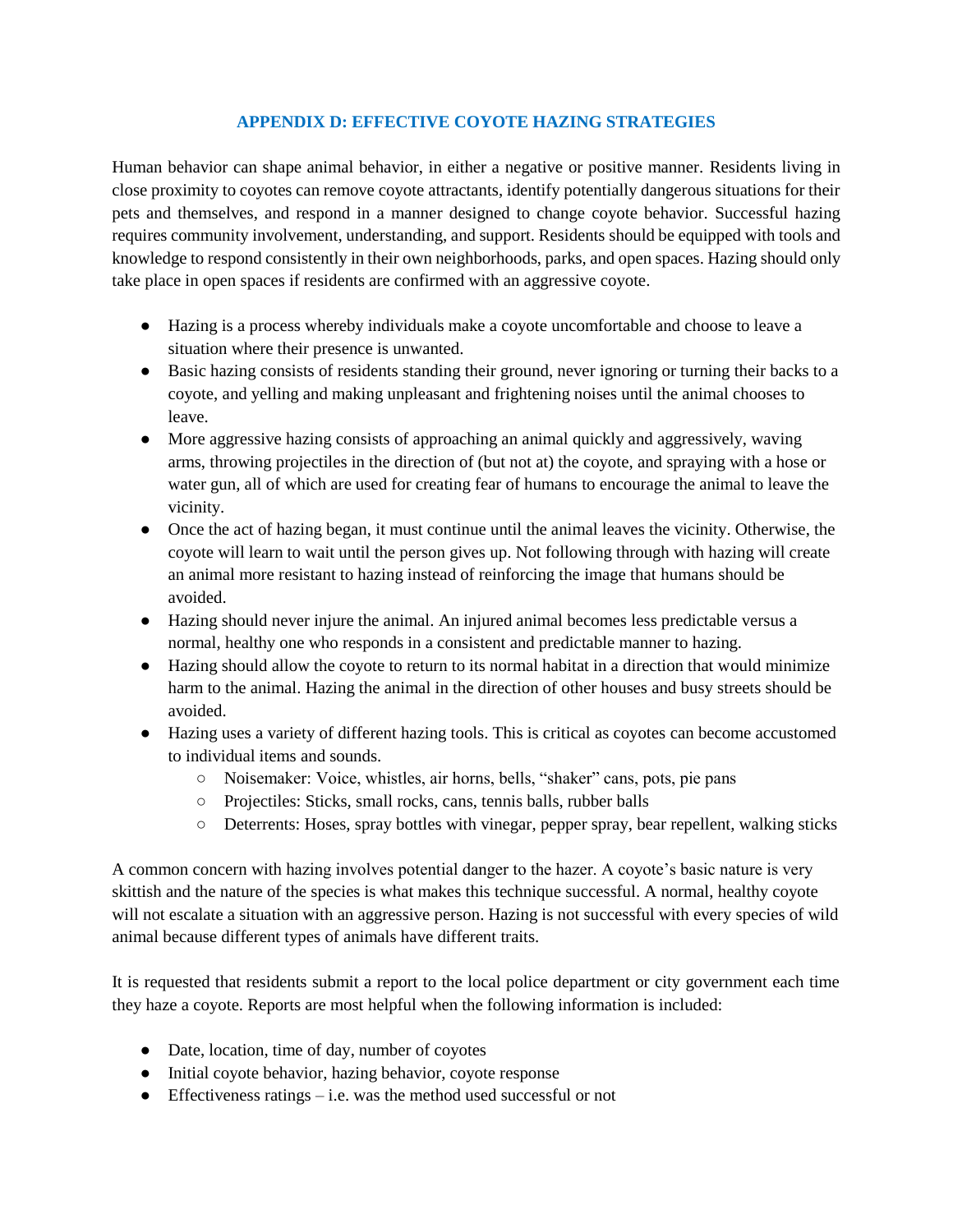- Tools and techniques used
- Additional details/comments

#### **GENERAL CONSIDERATIONS FOR HAZING COYOTES:**

- 1. Levels of hazing need to be appropriately relevant to the coyote activity.
	- a. Coyotes are best left alone. Residents are encouraged to ignore coyotes if the coyotes ignore them. As with any wild animal, maintaining personal safety should be the primary goal.
	- b. Coyotes are often out late at night when few humans are present. This is a normal and acceptable coyote behavior. Hazing may not be necessary in this situation.

Exceptions: In early stages of hazing, programs should still engage animals. Coyotes that associate danger in the presence of humans under all circumstances will be reinforced to avoid contact.

- 2. Hazing must be more exaggerated, aggressive, and consistent when first beginning a program of hazing. As coyotes "learn" appropriate responses to hazing, it will take less effort from hazers. **Early in the process, it is extremely common for coyotes not to respond to hazing techniques.** Without a history of hazing, they do not have the relevant context to respond in the desired outcome, which is for them to leave the vicinity.
- 3. Techniques and tools can be used in the same manner for one or multiple coyotes. Usually there is a dominant coyote in a group who will respond - others will follow its lead. Residents should not ignore, turn their backs, or avoid hazing because there are multiple coyotes instead of a single individual coyote.
- 4. The more often an individual coyote is hazed by a variety of tools and techniques and a variety of residents, the more effective hazing will be in changing that animal's future behavior.
- 5. Hazing must be directly associated with the person involved in the hazing actions. The coyote must be aware of where the potential threat is coming from and identifies the person.
- 6. Coyotes can and do recognize individual residents and animals in their territories. They can learn to avoid or harass specific individuals in response to behavior of the person and/or pet.
- 7. Coyotes can be routine in their habits. Identifying their normal habits can help target which habits to change. For example, the coyote patrols the same bike path at the same time in the morning three to five days a week. Hazers should concentrate on that time and place to encourage the animal to adapt its routine to decrease contact with residents.
- 8. Certain levels of hazing must always be maintained so that future generations of coyotes do not learn or return to unacceptable habits related to habituation to residents.
- 9. Human behavior must change to support hazing and continued identification and, if necessary, remove possible attractants.
- 10. Education about exclusion techniques including how to identify and remove attractants, personal responsibility in pet safety, and having reasonable expectations are critical parts of a coyote hazing plan.
- 11. Coyotes are skittish by nature. Habituated behavior is learned and reinforced by human behavior. As a rule, coyotes do not act aggressively towards aggressive people. The one exception is a sick or injured animal. Engaging a sick or injured animal can result in unpredictable behavior. If this is suspected, residents should not engage and instead remove themselves from the situation, then immediately contact the local police department.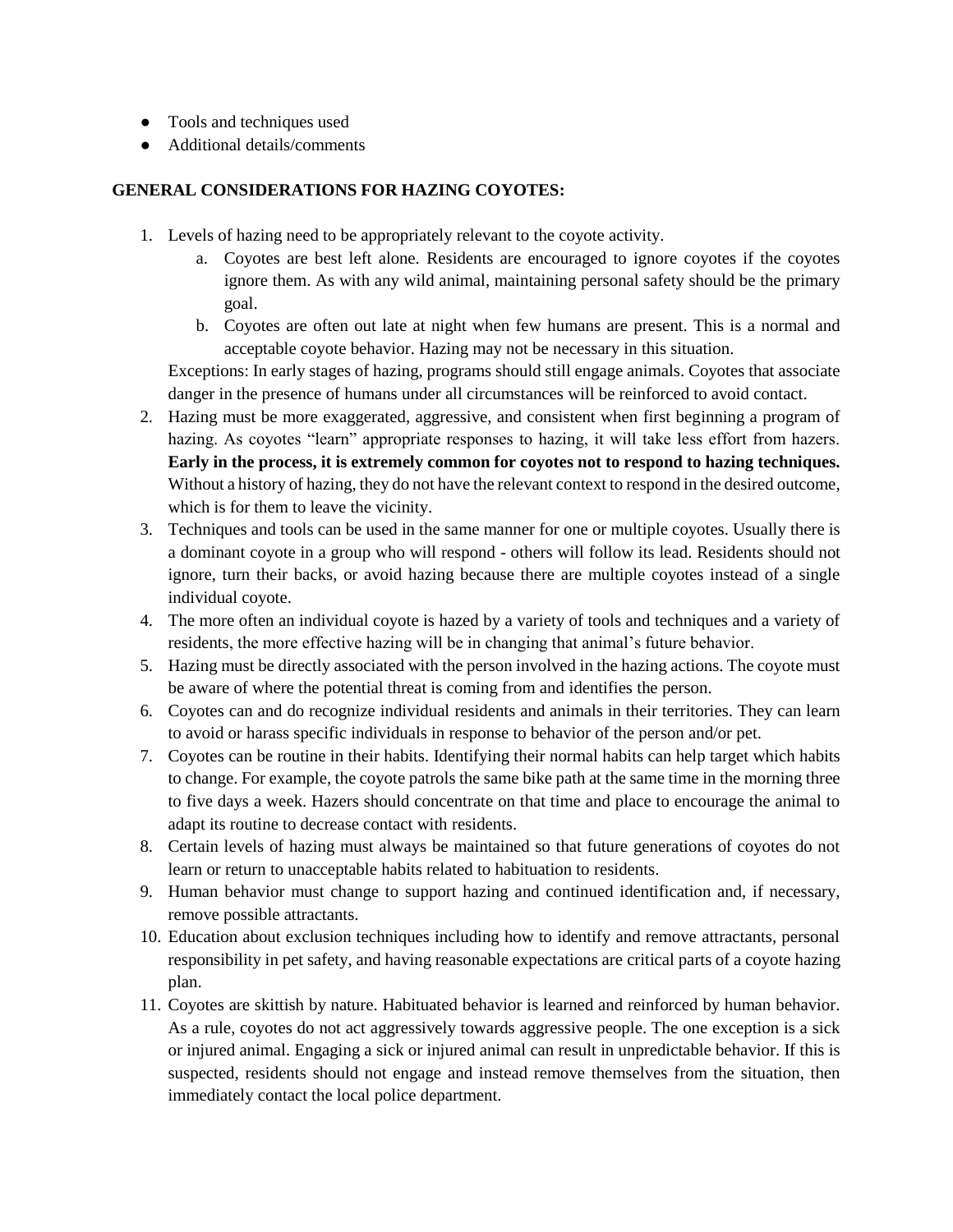12. Individuals involved in hazing need to be trained in explaining hazing to residents who witness the process. They also need to explain the difference between hazing and harassment of wildlife and goals of appropriate behavior for coexistence.